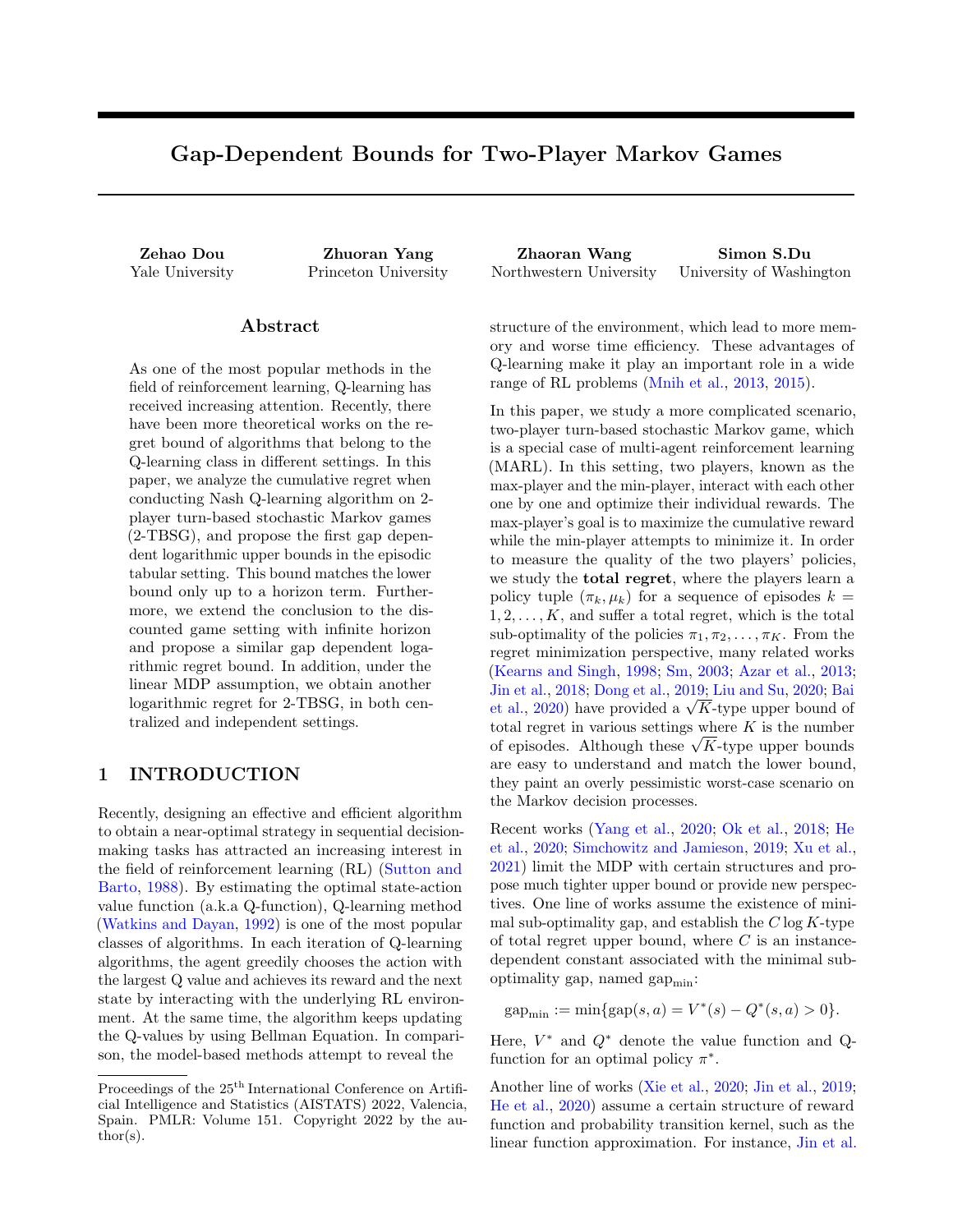[\(2019\)](#page-9-9) studies the episodic MDPs with linear MDP assumptions, which means that both the transition probability function and reward function can be represented as a linear function of a given feature mapping. [He et al.](#page-9-7) [\(2020\)](#page-9-7) combines the two ideas and provides a gap-dependent logarithmic regret bound with linear function approximation.

However, all the provable logarithmic regret bounds are under the single agent setting where the sole player attempts to achieve the highest cumulative rewards by interacting with the underlying environment. For the two-player settings or multi-agent settings, the gap-dependent logarithmic regret bound still remains absent because the sub-optimality gaps are not nonnegative and the concept of minimal sub-optimality gap no longer makes sense in these settings. In this paper, we overcome these difficulties and propose a gap-dependent logarithmic cumulative regret bound of 2-TBSG in all the tabular, discounted and linear function expression settings for the first time. Next, we introduce the three main contributions of this paper, which are listed below.

- In two-player episodic turn-based general sum stochastic games (2-TBSG) with finite horizon [\(Jia et al.,](#page-9-10) [2019;](#page-9-10) [Shapley,](#page-9-11) [1953\)](#page-9-11), we propose a new concept named minimal positive suboptimality gap  $\text{gap}_{\text{min}}^+$ . Based on that, we provide a gap-dependent logarithmic total regret bound  $\mathcal{O}\left(\frac{H^6SA\log(SAT)}{n\epsilon^+}\right)$  $_{\rm gap_{\rm min}^{+}}$  when using the Nash Q-learning algorithm.
- Based on the result above, we further extend it to the discounted 2-TBSG with infinite horizon, and obtain a total regret upper bound  $\mathcal{O}\left(\frac{SA}{\cos^2\left(1-\frac{1}{2}\right)}\right)$  $\frac{SA}{\text{gap}_{\text{min}}^+(1-\gamma)^5\log(1/\gamma)} \cdot \log \frac{SAT}{\text{gap}_{\text{min}}^+(1-\gamma)}$  $\setminus$ , which is gap dependent and logarithmic on T.
- We analyze the finite-horizon 2-TBSG with linear function expression. Under the linear MDP assumption, we propose the 2-TBSG version of LSVI-UCB algorithm [\(Jin et al.,](#page-9-9) [2019\)](#page-9-9) and provide a provable  $\widetilde{\mathcal{O}} \left( \frac{d^3 H^5 \log(16dK^3H^3)}{\text{gap}_{\text{min}}^+} \right)$  $_{\rm gap_{\rm min}^{+}}$  total regret upper bound which is also gap dependent and logarithmic on  $K$ , in both centralized and independent settings.

Technically, we are using a new set of algorithms when solving the pure Nash Equilibrium of 2-TBSG, which provably exists, and it makes our proof novel and more difficult. Compared with [Xie et al.](#page-10-4) [\(2020\)](#page-10-4) that estabdimetut. Compared with  $\overline{\text{Aie}}$  et al. (2020) that establishes  $\sqrt{T}$ -regret, to achieve the gap-dependent logarithmic regret, we utilize a different regret decomposition method links the regret to a sum of gap terms, which

are further bounded via a peeling argument. See Sections [B.1](#page-12-0) and [B.3](#page-13-0) for details. Meanwhile, compared with [He et al.](#page-9-7)  $(2020)$ ; [Du et al.](#page-8-3)  $(2019)$ , we face new difficulties since the game setting we are analyzing has a max-player as well as a min-player. Therefore, we need to propose a new technique to control the influence of the opponent, which results in developing both upper confidence bound (UCB) and lower confidence bound (LCB) at the same time. To our best knowledge, our result establish the first logarithmic regret bounds for zero-sum Markov games under both the tabular and linear settings.

## 2 RELATED WORKS

Tabular and Infinite-horizon MDP There is a long list of results focusing on the regret or sample complexity on tabular episodic MDPs and discounted MDP with infinite horizon. They can be recognized as model-free methods or model-based methods, which are two different types of methodology. Model-based methods [\(Jaksch et al.,](#page-9-12) [2010;](#page-9-12) [Dann et al.,](#page-8-4) [2017;](#page-8-4) [Os](#page-9-13)[band et al.,](#page-9-13) [2016\)](#page-9-13) explicitly estimate the transition probability function while the model-free methods [\(Jin](#page-9-4) [et al.,](#page-9-4) [2018;](#page-9-4) [Strehl et al.,](#page-10-5) [2006\)](#page-10-5) do not. One line of works [\(Sidford et al.,](#page-9-14) [2018;](#page-9-14) [Lattimore and Hutter,](#page-9-15) [2012;](#page-9-15) [Ghavamzadeh et al.,](#page-9-16) [2011;](#page-9-16) [Wainwright,](#page-10-6) [2019;](#page-10-6) [Azar](#page-8-5) [et al.,](#page-8-5) [2012;](#page-8-5) [Koenig and Simmons,](#page-9-17) [1993\)](#page-9-17) assume the existence of a simulator (also called a generative model) where the agent can freely query any state-action pair to the underlying environment and return the reward as well as the next state. In the episodic setting without simulators, [Jin et al.](#page-9-4) [\(2018\)](#page-9-4) achieves a  $\mathcal{O}(\sqrt{H^3SAT})$ regret bound for a model-free algorithm and [Azar et al.](#page-8-6) [\(2017\)](#page-8-6) proposes a UCB-VI algorithm with Bernstein style bonus with achieves a  $\mathcal{O}(\sqrt{H^2SAT})$  regret bound for a model-based algorithm. Both of the two upper bounds nearly attain the minimax lower bound per bounds nearly attain the minimax lower bound  $\Omega(\sqrt{H^2SAT})$  [\(Jaksch et al.,](#page-9-12) [2010;](#page-9-12) [Jin et al.,](#page-9-4) [2018;](#page-9-4) [Os](#page-9-18)[band and Roy,](#page-9-18) [2016\)](#page-9-18). Recently, [Zhang et al.](#page-10-7) [\(2020\)](#page-10-7); band and Koy, 2016). Recently, Zhang et al. (2020);<br>[Jin et al.](#page-9-4) [\(2018\)](#page-9-4) provide a  $\sqrt{T}$ -type regret bound for Qlearning algorithms (which is a widely used model-free algorithm) where  $T$  is the number of episodes.

Another line of works focus on providing  $log T$ -type regret bound based on instance-dependent quantities. [Ok et al.](#page-9-6) [\(2018\)](#page-9-6) shows us that  $\log T$  is unavoidable as a lower bound. [Tewari and Bartlett](#page-10-8) [\(2007\)](#page-10-8) proposes an OLP algorithm for average-reward MDP and achieves an asymptotic logarithmic regret  $\mathcal{O}(C \log T)$  where the constant  $C$  is instance-dependent. [Jaksch et al.](#page-9-12) [\(2010\)](#page-9-12) provides a UCRL2 algorithm and provides a non-asymptotic regret bound  $\mathcal{O}(D^2S^2A\log T/{\rm gap}_{\rm min})$ where  $D$  is the diameter and  $\text{gap}_{\text{min}}$  is the minimal sub-optimality gap. A recent work [\(Wang et al.,](#page-10-9) [2019\)](#page-10-9)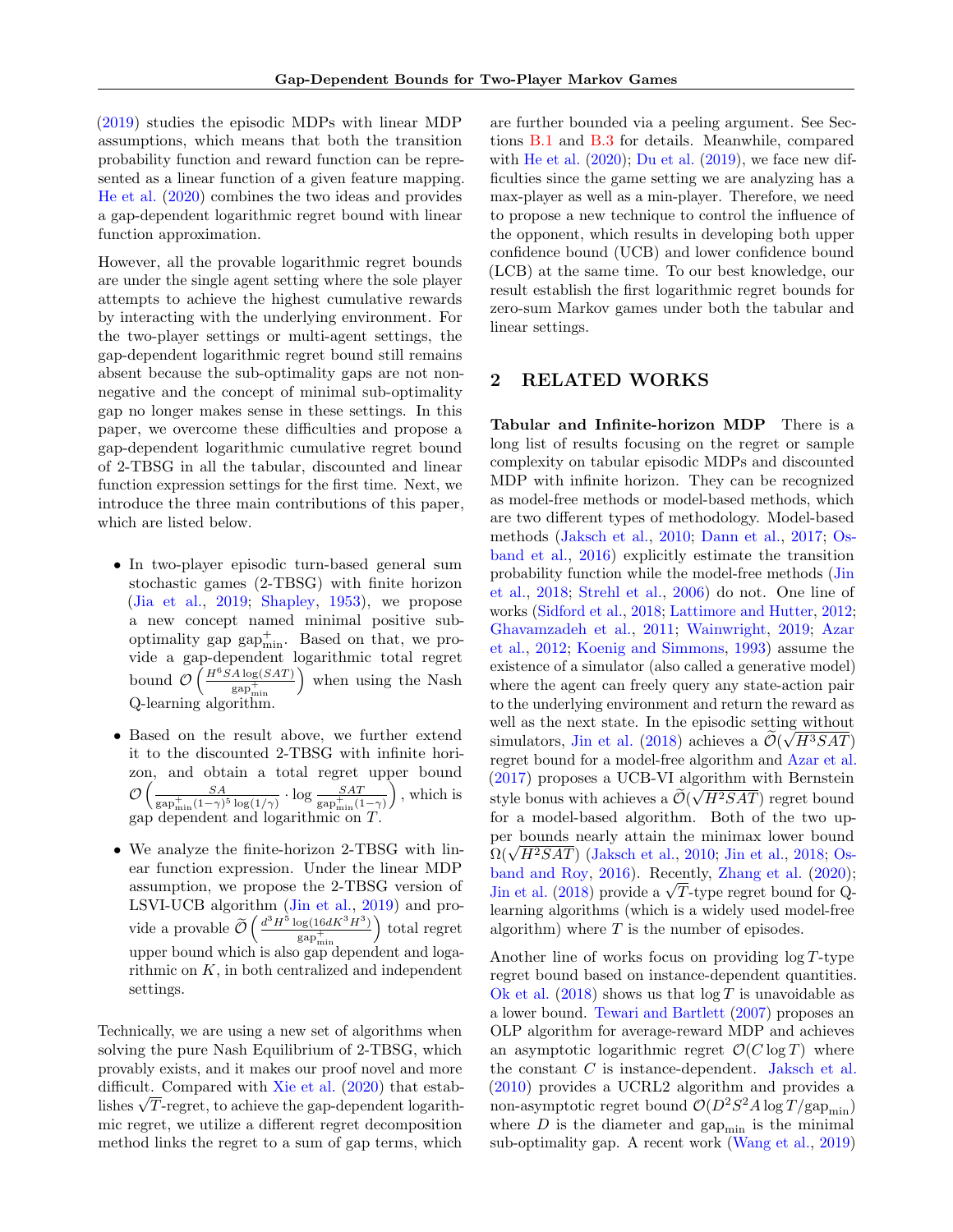proves a  $\mathcal{O}(SAH^6 \log(SAT)/\text{gap}_{min})$  regret bound for the model-free optimistic Q-learning algorithm.

Linear Function Approximation A recent line of works [\(Jin et al.,](#page-9-4) [2018;](#page-9-4) [Wang et al.,](#page-10-9) [2019;](#page-10-9) [Yang and](#page-10-10) [Wang,](#page-10-10) [2020;](#page-10-10) [Jia et al.,](#page-9-10) [2019;](#page-9-10) [Zanette et al.,](#page-10-11) [2020;](#page-10-11) [Du](#page-8-3) [et al.,](#page-8-3) [2019,](#page-8-3) [2020;](#page-8-7) [Zhou et al.,](#page-10-12) [2020;](#page-10-12) [Weisz et al.,](#page-10-13) [2020\)](#page-10-13) solve MDP with linear function approximations and propose a regret bound. After parameterizing the Qfunction with feature mapping under the linear MDP assumption,  $\overline{\mathbf{J}}$  in et al. [\(2019\)](#page-9-9) proposes LSVI-UCB algorithm with  $\mathcal{O}(\sqrt{d^3H^3T})$  total regret bound. [Zanette](#page-10-11) [et al.](#page-10-11)  $(2020)$  improves the bound to  $\mathcal{O}(\frac{1}{20})$ √  $d^2H^2T$  by introducing a global planning oracle. Later, a new linear mixed model assumption is proposed and a number of works [\(Jia et al.,](#page-9-10) [2019,](#page-9-10) [2020\)](#page-9-19) introduce the UCLR-VTR algorithm to solve MDP under the new assumption, and provide  $\mathcal{O}(\sqrt{d^2H^3T})$  regret bound. In the discounted setting, [Zhou et al.](#page-10-12) [\(2020\)](#page-10-12) provides a  $\tilde{\mathcal{O}}(d\sqrt{T}/(1-\gamma)^2)$ upper bound where  $\gamma$  is the discount ratio.

## 3 PRELIMINARIES AND NOTATIONS

In this section, we introduce some important concepts, notations and background knowledge.

Setting of Two-player Turn-based Stochastic Games In two-player turn-based games (2-TBSG), only one player takes his action at each step. Denote the two players as  $P_1, P_2$ , which are the max-player and the min-player respectively. We partition the whole action space as  $\mathcal{A} = \mathcal{A}_1 \cup \mathcal{A}_2$ , where  $\mathcal{A}_i$  is the state space of player  $P_i$ . Since the stochastic game is episodic under our setting, we denote  $2H$  as the number of steps in one episode. At each step  $h \in [2H]$ , when h is an odd number, it's the max-player  $P_1$ 's turn to observe the current state  $s_h$  and take an action  $a_h \in \mathcal{A}_1$ , and then we receive the reward  $r_h(s_h, a_h)$ . Similarly, when h is an even number, the min-player  $P_2$  observes the current state  $s_h$  and takes the action  $a_h \in \mathcal{A}_2$ , and then they receive the reward  $r_h(s_h, a_h)$ . After taking the action, the system makes transition to a new state  $s_{h+1} \sim \mathbb{P}_h(\cdot|s_h, a_h)$ . For each action  $a \in \mathcal{A}$ , denote  $I(a) \in \{1,2\}$  as it indicates of the current player to play, so that  $a \in \mathcal{A}_{I(a)}$ .

General Notations We denote the tabular episodic Markov Game as  $MG(2H, S, A_1, A_2, \mathbb{P}, r)$ , where  $2H$ is the number of steps in each episode,  $S$  is the set of states, and  $(\mathcal{A}_1, \mathcal{A}_2)$  are the action sets of the maxplayer and the min-player respectively. Since we analyze the two-player turned base games in this paper, the odd number steps are the max-player's turn and the even number steps are the min-player's turn.

 $\mathbb{P} = {\mathbb{P}_h}_{h \in [2H]}$  is the collection of transition matrices and  $\mathbb{P}_h(\cdot|s,a)$  outputs the probability distribution over states when  $a$  is the action taken at step  $h$  after state  $s$ .  $r_h : \mathcal{S} \times \mathcal{A} \rightarrow [0, 1]$  is a deterministic reward function at step h.

Markov policy, Q-function and Value function We denote  $(\pi, \mu)$  as the Markov policy of the maxplayer and the min-player respectively. Max-player's policy  $\pi$  is a collection of H mappings  $\{\pi_h : S \to$  $\mathcal{A}_1\}_{h=1,3,\dots,2H-1}$ , which maps the current state to the action. Similarly, min-player's policy  $\mu$  is a collection of H mappings  $\{\mu_h : \mathcal{S} \to \mathcal{A}_2\}_{h=2,4,\cdots,2H}$ . We denote  $\pi_h(s)$  and  $\mu_h(s)$  to represent the following action to take under Markov policy  $\pi, \mu$ . Next, we define the well-known value functions and Q-functions. we denote  $V_h^{\pi,\mu}$  :  $S \to \mathbb{R}$  as the value function at step h under Markov policy  $\pi, \mu$  which calculates the expected cumulative rewards:

$$
V_h^{\pi,\mu}(s) := \mathbb{E}_{\pi,\mu} \left[ \sum_{h'=h}^{2H} r_{h'}(s_{h'}, a_{h'}) \; : \; s_h = s \right].
$$

We also define  $Q_h^{\pi,\mu}: \mathcal{S} \times \mathcal{A}$  as the Q-function at step h so that  $Q_h^{\pi,\mu}(s, a)$  calculates the cumulative rewards under policy  $(\pi, \mu)$ , starting from  $(s, a)$  at step h:

$$
Q_h^{\pi,\mu}(s,a) := \mathbb{E}_{\pi,\mu} \left[ \sum_{h'=h}^{2H} r_{h'}(s_{h'}, a_{h'}) \; : \; s_h = s, a_h = a \right].
$$

It's worth mentioned that the Markov policy of these two players are both deterministic, which means given a current state, their policies point to a specific action, instead of a probability distribution over all actions. That is because under the two-player turn based game setting, the Nash Equilibria is simply a pure strategy.

For simplicity, we introduce the commonly-used notation of operator  $\mathbb{P}_h$  which is  $[\mathbb{P}_h(V)](s, a) :=$  $\mathbb{E}_{s' \sim \mathbb{P}_h(\cdot|s,a)} V(s')$  for any value function V. By this definition, we have the Bellman equation as follows:

$$
Q^{\pi,\mu}_h(s,a)=(r_h+\mathbb{P}_h V_{h+1}^{\pi,\mu})(s,a)
$$

holds for all  $(s, a, h) \in S \times A \times [2H]$ . We define  $V_{2H+1}^{\pi,\mu}(s) = 0$  for all  $s \in \mathcal{S}_{2H+1}$ .

Best response and Nash equilibria Given the Markov policy  $\pi$  of the max-player  $P_1$ , their exists a best response for the min-player, which we denote as  $\mu^{\dagger}(\pi)$ . It satisfies:

$$
V_h^{\pi,\mu^\dagger(\pi)}(s) = \inf_{\mu} V_h^{\pi,\mu}(s)
$$

holds for any  $(s, h) \in S \times [2H]$ . For brevity, we denote  $V_h^{\pi, \dagger} := V_h^{\pi, \mu^{\dagger}(\pi)}$  $\int_h^{\pi,\mu^+(\pi)}$ . Similarly, we can also denote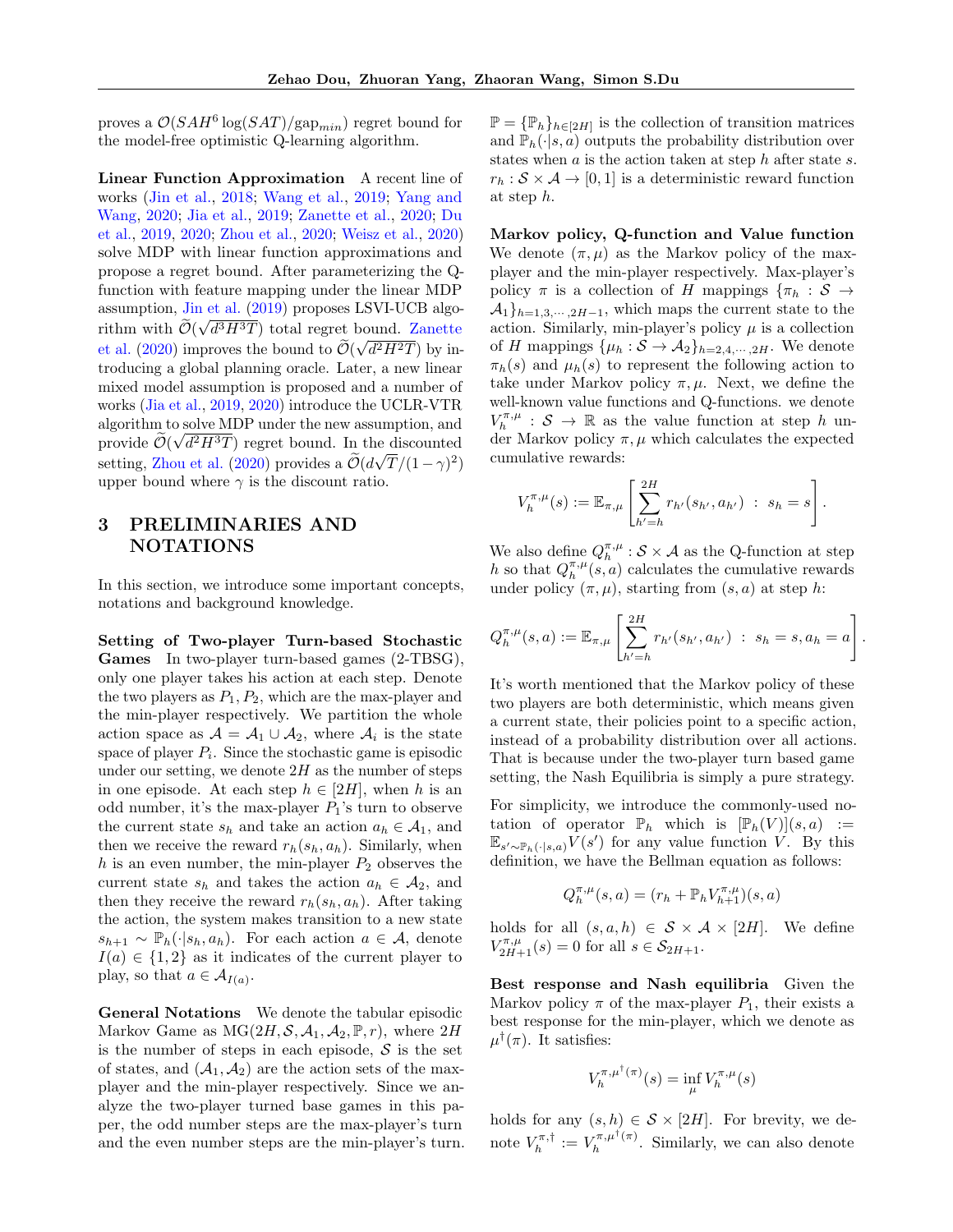$\pi^{\dagger}(\mu), V_h^{\dagger,\mu}$  as the best response for the max-player and the corresponding value function. Furthermore, it is well known that there exists Markov policies  $\pi^*, \mu^*$ which are the best responses of each other, and they satisfy:

$$
V_h^{\pi^*,\dagger}(s) = \sup_{\pi} V_h^{\pi,\dagger}(s), \qquad V_h^{\dagger,\mu^*}(s) = \inf_{\mu} V_h^{\dagger,\mu}(s)
$$

holds for  $\forall (s, h) \in S \times [2H]$ . This definition of Nash equilibria is Markov perfect Equilibrium, which depends on the states, following the exact same definition in prior work. They can be treated as a solution to the saddle point optimization in the policy space. Here we use inf and sup instead of min and max because the inf and sup are taken from the policy space, which may be infinite or non-compact in a general case.

Discounted 2-TBSG with Infinite Horizon In such a game, the max-player  $P_1$  and the min-player  $P_2$  take turns to take action. However, different from standard 2-TBSG, there is only one episode in this game and there are infinite steps in this episode.

2-TBSG with Linear Function Expression A Markov Game  $MG(2H, \mathcal{S}, \mathcal{A}, \mathbb{P}, r)$  is defined as linear when the probability transition kernels and the reward functions are linear with respect to a given feature map  $\phi : \mathcal{S} \times \mathcal{A} \to \mathbb{R}^d$ . Specifically, for each  $h \in [2H]$ , there exists an unknown vector  $\mu_h \in \mathbb{R}^d$  and unknown measures  $\theta_h = (\theta_h^{(1)})$  $\theta_h^{(1)}, \theta_h^{(2)}, \ldots, \theta_h^{(d)}$  whose degree of freedom is  $|S| \times d$ , such that for  $\forall (s, a) \in S \times A$ :

$$
\mathbb{P}_h(s'|s, a) = \langle \phi(s, a), \theta_h(s') \rangle \text{ and } r(s, a) = \langle \phi(s, a), \mu_h \rangle.
$$

For the complete version of the definition, we put it into Assumption [1](#page-7-0) below.

Connection with Linear Saddle Point Problem Linear saddle point problem with linear constraints can be formulated as LP while the Markov games can not. According to [Schultz](#page-9-20) [\(1992\)](#page-9-20), the Markov game proposed by us can only be formulated as a linear complementarity program (LCP), which means given the policy of one player, it is a linear program for the other player. Therefore, it is not simply a linear saddle point problem. That being said, the Markov game can be formulated as a saddle point problem optimization where the variables are the policies of two players. However, such an optimization problem is infinite dimensional as the set of all possible policies is infinite-dimensional and nonlinear because the state transition involves the policies of both players. Intuitively, to see why the optimization problem is nonlinear, notice that the transition operator of the Markov chain induced by the joint policy  $(\pi_1, \pi_2)$  is given by  $P^{\pi_1, \pi_2}(s'|s) = \sum_{a,b} \pi_1(a|s)\pi_2(b|s)P(s'|s, a, b).$  Here

<span id="page-3-0"></span>Algorithm 1 Optimistic Nash Q-learning on Twoplayer Turn-based Stochastic Games

**Initialize:** Let  $\overline{Q}_h(s, a) \leftarrow 2H$ ,  $\underline{Q}_h(s, a) \leftarrow 0$ , and  $N_h(s, a) \leftarrow 0$  for all  $(s, a) \in S \times A$ . **Define:**  $\alpha_t = \frac{2H+1}{2H+t}, \ \iota \leftarrow \log(SAT^2)$ .

- 1: for episode  $k \in [K]$  do
- 2: observe the initial state  $s_1$
- 3: for step  $h \in [2H]$  do
- 4: Take action  $a_h \leftarrow \arg \max_{a' \in \mathcal{A}} \overline{Q}_h(s_h, a')$  if h is an odd number, (i.e.  $I(a_h) = 1$ ), else take action  $a_h \leftarrow \arg \min_{a' \in \mathcal{A}} Q_h(s_h, a')$ . After that, observe the next state  $s_{h+1}$ .

5: 
$$
t = N_h(s_h, a_h) \leftarrow N_h(s_h, a_h) + 1.
$$

6:  $\beta_t \leftarrow c \sqrt{(2H)^3 \iota / t}.$ 

7: 
$$
\overline{Q}_h(s_h, a_h) \leftarrow (1 - \alpha_t) \cdot \overline{Q}_h(s_h, a_h) + \alpha_t \cdot \overline{r}_h(s_h, a_h) + \overline{v}_{h+1}(s_{h+1}) + \beta_t].
$$

8: 
$$
\frac{Q_h(s_h, a_h) \leftarrow (1 - \alpha_t) \cdot Q_h(s_h, a_h) + \alpha_t \cdot R_h(s_h, a_h) + \alpha_t \cdot R_h(s_h, a_h) + \underline{V}_{h+1}(s_{h+1}) - \beta_t}.
$$

9:  $V_h(s_h) \leftarrow \overline{Q}_h(s_h, a_h), \underline{V}_h(s_h) \leftarrow \underline{Q}_h(s_h, a_h).$ 10: end for

11: end for

the optimization variables  $\pi_1$  and  $\pi_2$  are multiplied together, making the optimization problem nonlinear.

Pure Strategies Can be Optimal for 2-TBSG Given a 2-player turn-based stochastic game with horizon  $2H$ , optimal pure strategy always exists in the final step  $2H$ , since the optimal action of that player is the one that leads to the optimal reward. If optimal pure strategy exists for horizons  $i + 1, \ldots, 2H$ , then for the i-th step, the optimal action is simply the one with the optimal expected reward given the optimal pure strategy in the following steps. By using the method of induction, we obtain the existence of pure Nash Equilibrium.

**Mathematical Notations** Let  $f(n), q(n)$  be two positive series, we write  $f(n) = \mathcal{O}(g(n))$  or  $f(n) \lesssim$  $g(n)$  if there exists a positive constant C such that  $f(n) \leq C \cdot g(n)$  for all n larger than some  $n_0 \in \mathbb{N}$ . Similarly, we write  $f(n) = \Omega(g(n))$  or  $f(n) \ge g(n)$  if there exists a positive constant C such that  $f(n) \geqslant C \cdot g(n)$ for all *n* larger than some  $n_0 \in \mathbb{N}$ . If these two conditions hold simultaneously, we write  $f(n) \approx g(n)$  or  $f(n) = \Theta(g(n))$ . If logarithmic terms should be ignored, then we use the notations  $\widetilde{\mathcal{O}}, \widetilde{\Omega}, \widetilde{\Theta}$ .

## 4 REGRET BOUND OF TABULAR 2-TBSG

In 2-TBSG, we use a Nash Q-learning method: Algo-rithm [1](#page-3-0) to obtain a policy tuple sequence  $(\pi^k, \mu^k)$  to approximate a Nash equilibrium. In this algorithm,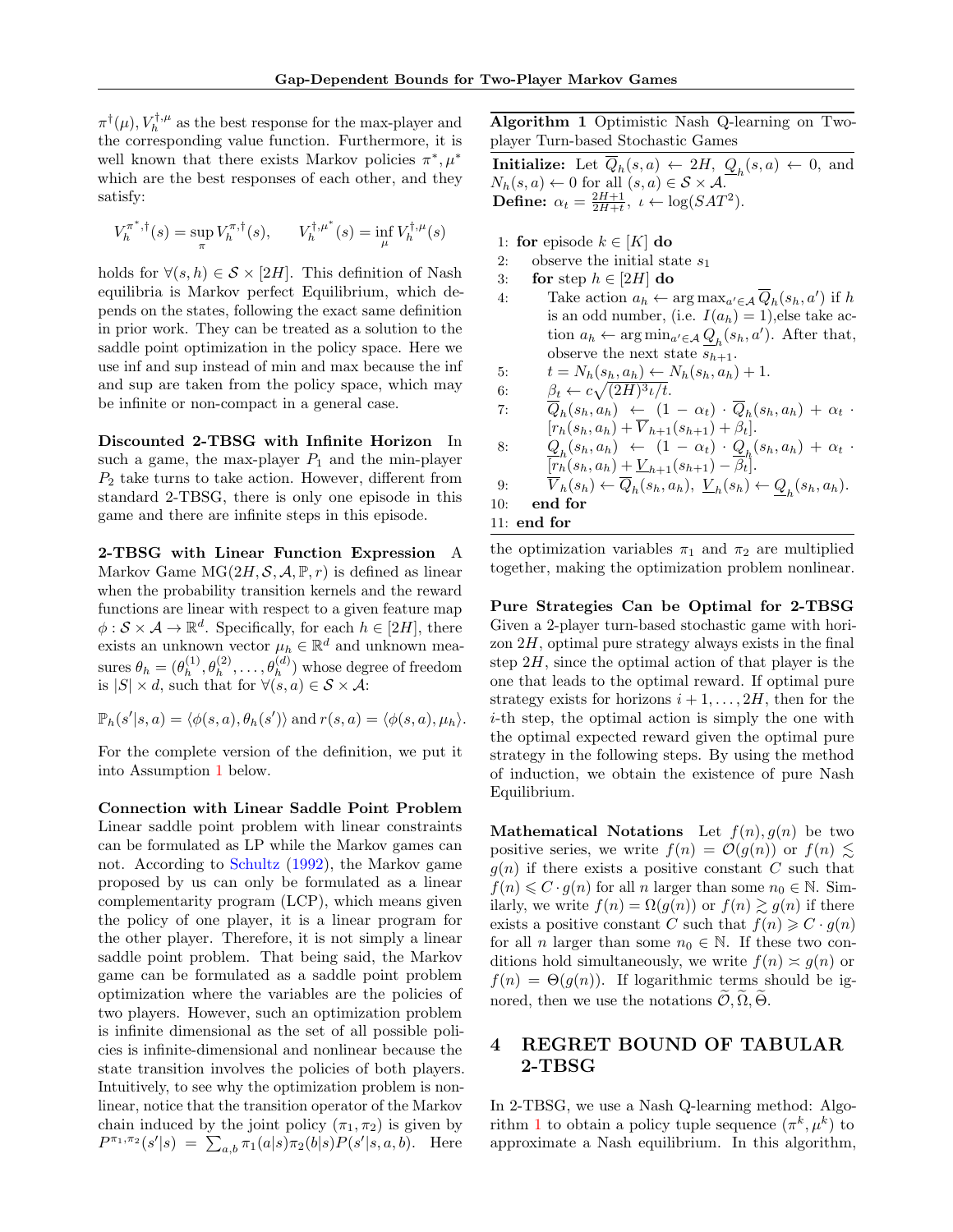$\overline{Q}_h(s,a), \underline{Q}_h(s,a)$  are the upper and lower estimation of  $Q_h^*(s, a)$  respectively. The max-player chooses action based on the upper estimation Q while the min-player chooses action based on the lower estimation Q. By using the Upper Confidential Bound (UCB) technique, we can prove that

$$
\underline{Q}_h(s,a) \leqslant Q^*_h(s,a) \leqslant \overline{Q}_h(s,a)
$$

holds with high probability. The total regret of this algorithm is defined as:

Regret(K) = 
$$
\sum_{k=1}^{K} \left| \left( V_1^* - V_1^{\pi^k, \mu^k} \right) (s_1^k) \right|
$$
.

Here,  $V_1^*$  is the abbreviation of  $V_1^{\pi^*,\mu^*}$ . In this section, we will focus on upper bounding the expected regret  $\mathbb{E}[\text{Regret}(K)]$ . Notice that, unlike our related papers, there is an absolute value in our definition above, which is because under the two-player game setting,  $(V_1^* - V_1^{\pi^k, \mu^k}) (s_1^k)$  can be either positive or negative.

<span id="page-4-0"></span>Theorem 1 (Main Theorem 1: Logarithmic Regret Bound of Q-learning for Episodic 2-TBSG). After using Algorithm [1,](#page-3-0) the expected total regret for episodic twoplayer turn-based stochastic game (2-TBSG) can be upper bounded by:

$$
\mathbb{E}[\text{Regret}(K)] \leq \mathcal{O}\left(\frac{H^6S A \log(SAT)}{\text{gap}_{\text{min}}^+}\right)
$$

.

Here, the definition of  $\text{gap}_{\text{min}}^+$  will be left in the following section. Notice that the theorem is not a straightforward extension of existing works since Algorithm [1](#page-3-0) is originally proposed by us and it is the first gap dependent logarithmic regret bound for 2-TBSG. In [Xie et al.](#page-10-4) [\(2020\)](#page-10-4), the authors have proposed a similar algorithm, but their setting is 2-player zero-sum simultaneousmove Markov Games and prove a  $\mathcal{O}(\sqrt{d^3H^3T\iota^2})$  regret bound guarantee. The policies of the two players are mixed strategies, which makes it impossible to define gaps. Next, we provide the proof sketch of Theorem [1](#page-4-0) and leave all the proof details to appendix.

### 4.1 First Step: Split the Total Regret into the Expected Sum of Gaps

In the first step, we split the total regret defined above into several single-step sub-optimality gaps.

Lemma 1.

$$
\left(V_1^* - V_1^{\pi^k, \mu^k}\right)(s_1^k) = \mathbb{E}\left[\sum_{h=1}^{2H} \text{gap}_h(s_h^k, a_h^k) \mid \pi^k, \mu^k\right].
$$
  
Here,  $\text{gap}_h(s_h^k, a_h^k) := V_h^*(s_h^k) - Q_h^*(s_h^k, a_h^k).$ 

It is obvious to find that: when  $a_h^k \in \mathcal{A}_1$ , which means  $a_h^k$  is the max-player's action, then  $\text{gap}_h(s_h^k, a_h^k) \geqslant 0$ . In contrast, when  $a_h^k \in \mathcal{A}_2$ , which means  $a_h^k$  is the minplayer's action, then  $\text{gap}_h(s_h^k, a_h^k) \leq 0$ . This is because the optimal strategy group  $(\pi^*, \mu^*)$  stands for both the optimal point for max-player and min-player, though at different directions. Therefore, we introduce a new notation:

$$
gap_h^+(s_h, a_h) := |gap_h(s_h, a_h)|
$$
  
= 
$$
\begin{cases} V_h^*(s_h) - Q_h^*(s_h, a_h) & \text{if } a_h \in \mathcal{A}_1 \text{ (or } h \text{ is odd)}\\ Q_h^*(s_h, a_h) - V_h^*(s_h) & \text{if } a_h \in \mathcal{A}_2 \text{ (or } h \text{ is even)} \end{cases}
$$
.

Combining the two equations above, we obtain that:

$$
\mathbb{E}[\text{Regret}(K)] = \sum_{k=1}^{K} \left| \mathbb{E} \left[ \sum_{h=1}^{2H} \text{gap}_h(s_h^k, a_h^k) \mid \pi^k, \mu^k \right] \right|
$$
  

$$
\leqslant \sum_{k=1}^{K} \mathbb{E} \left[ \sum_{h=1}^{2H} \text{gap}_h^+(s_h^k, a_h^k) \mid \pi^k, \mu^k \right].
$$
 (1)

## 4.2 Second Step: Concentration Inequalities and the Extension

According to an existing lemma in a related work [\(Bai](#page-8-8) [and Jin,](#page-8-8) [2020\)](#page-8-8), we have the following conclusion as its special case in the 2-TBSG setting:

**Lemma 2** (Lemma 11 of [Bai and Jin](#page-8-8)  $(2020)$ ). For any  $p \in (0,1]$ , we let  $\iota = \log(SAT/p)$ . Then, with probability at least  $1 - p$ , Algorithm 1 has the following property:

$$
\overline{Q}_h^k(s, a) \ge Q_h^*(s, a) \ge \underline{Q}_h^k(s, a),
$$
  

$$
\overline{V}_h^k(s) \ge V_h^*(s) \ge \underline{V}_h^k(s)
$$
\n(2)

holds for  $\forall s \in \mathcal{S}, h \in [2H], a \in \mathcal{A}, k \in [K]$ . We call the event above  $\varepsilon_{\text{conc}}$  and then  $P(\varepsilon_{\text{conc}}) \geq 1 - p$ .

This lemma indicates that  $\overline{V}, \overline{Q}$  and  $\underline{V}, Q$  proposed by Algorithm 1 are exactly the upper bound and lower bound of the optimal point (Nash equilibrium)  $V^*, Q^*,$ with high probability. Similar to the episodic setting, we can make the following conclusion:

<span id="page-4-2"></span><span id="page-4-1"></span>
$$
\text{gap}_h^+(s_h^k, a_h^k) \leq \overline{Q}_h^k(s_h^k, a_h^k) - \underline{Q}_h^k(s_h^k, a_h^k) \tag{3}
$$

holds for  $\forall h \in [2H], k \in [K]$  as long as  $\varepsilon_{\text{conc}}$  holds. Then, Equation [\(3\)](#page-4-1) is transformed to:

$$
gap_h^+(s_h^k, a_h^k) = \text{clip}\left[\text{gap}_h^+(s_h^k, a_h^k) \mid \text{gap}_{\text{min}}^+\right] \n\leq \text{clip}\left[\overline{Q}_h^k(s_h^k, a_h^k) - \underline{Q}_h^k(s_h^k, a_h^k) \mid \text{gap}_{\text{min}}^+\right].
$$
\n(4)

#### 4.3 Third Step: Peeling

Like [Yang et al.](#page-10-2)  $(2020)$ , we separate all the gaps  $\overline{Q}^k_h$  $\frac{k}{h}(s_h^k, a_h^k) - \underline{Q}_h^k$  $h_k^k(s_h^k, a_h^k)$  into different intervals and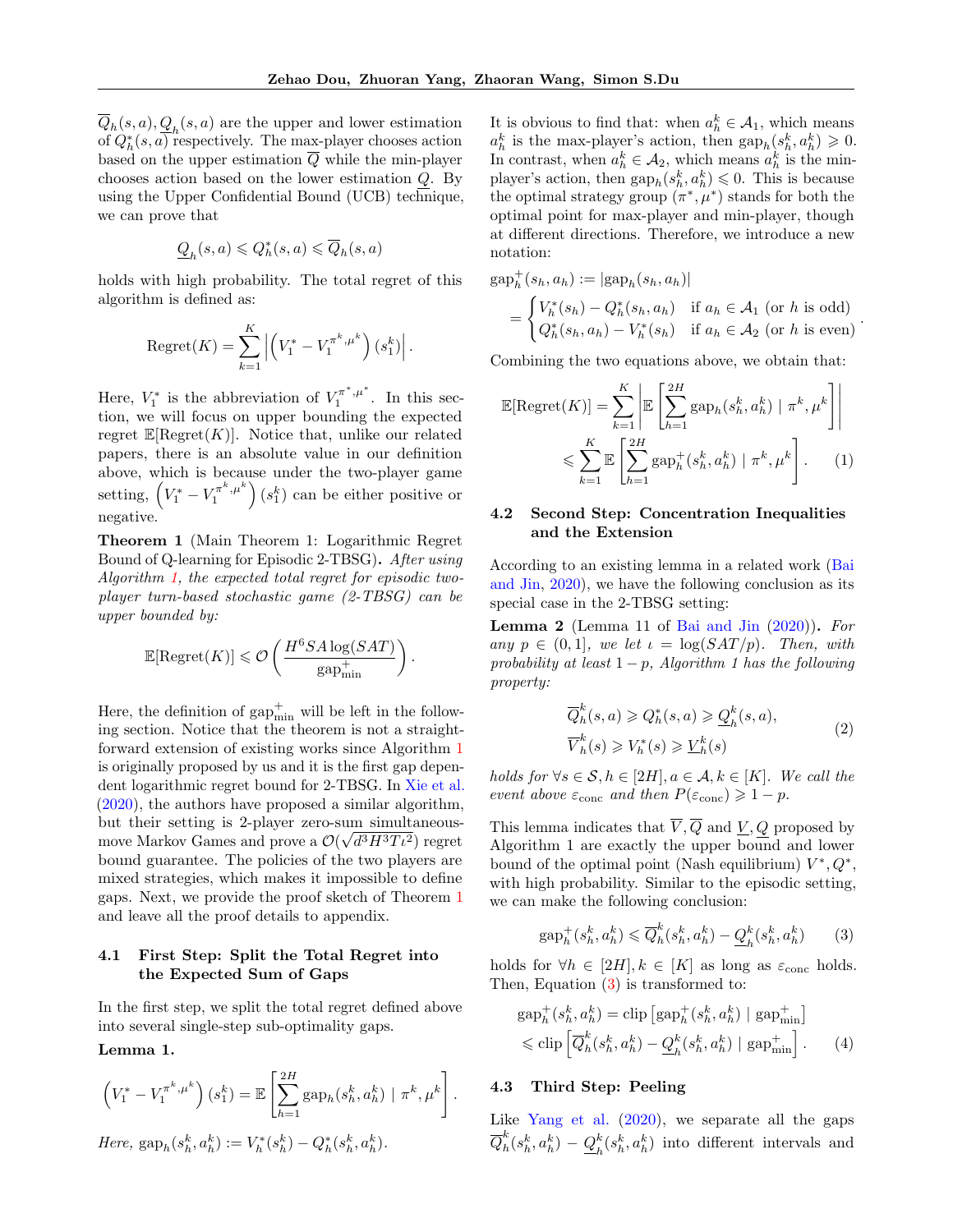count them individually. Note that when the gap  $\overline{Q}_h^k$  $\frac{k}{h}(s_h^k,a_h^k)-\underline{Q}_h^k$  $h_k^k(s_h^k, a_h^k)$  belongs to  $[0, \text{gap}_{\text{min}})$ , then it will be clipped to 0 by Equation [\(4\)](#page-4-2). For the other gaps, we divide them into  $N$  different intervals  $[\text{gap}_{\text{min}}, 2 \text{gap}_{\text{min}}), \cdots, [2^{N-1} \text{gap}_{\text{min}}, 2^N \text{gap}_{\text{min}}).$  Here,  $N = \lceil \log_2(2H/\text{gap}_{\text{min}}) \rceil$ . The following lemma tells us the upper bound of the counting number in each interval.

<span id="page-5-0"></span>Lemma 3 (Bounded Counting Number of Each Interval). Under the concentration event  $\varepsilon_{\text{conc}}$ , for each  $n \in [N]$ , we denote:

$$
C^{(n)} := \left| \left\{ (k, h) : \overline{Q}_h^k(s_h^k, a_h^k) - \underline{Q}_h^k(s_h^k, a_h^k) \in \Lambda_n \right\} \right|.
$$

where  $\Lambda_n = [2^{n-1} \text{gap}_{\text{min}}, 2^n \text{gap}_{\text{min}})$ . Then, we have the following upper bound:

$$
C^{(n)}\leqslant \mathcal{O}\left(\frac{H^6SAt}{4^n\mathrm{gap}^2_{\mathrm{min}}}\right)
$$

where  $\iota = \log(SAT/p)$  is the logarithmic term.

Once we have this lemma proved, we can easily estimate the upper bound of expected cumulative regret.

$$
\mathbb{E}[\text{Regret}(K)] \leq \mathbb{E}\left[\sum_{k=1}^{K} \sum_{h=1}^{2H} \text{gap}_{h}^{+} (s_{h}^{k}, a_{h}^{k})\right]
$$
\n
$$
\leq \sum_{\varepsilon_{\text{conc}}} \mathbb{P}(\text{traj}) \cdot \sum_{k=1}^{K} \sum_{h=1}^{2H} \text{clip}\left[(\overline{Q}_{h}^{k} - \underline{Q}_{h}^{k})(s_{h}^{k}, a_{h}^{k}) \mid \text{gap}_{\text{min}}\right]
$$
\n
$$
+ \sum_{\text{traj}\notin \varepsilon_{\text{conc}}} \mathbb{P}(\text{traj}) \cdot 2TH
$$
\n
$$
\leq \sum_{n=1}^{N} 2^{n} \text{gap}_{\text{min}} C^{(n)} + p \cdot 2TH
$$
\n
$$
\leq \sum_{n=1}^{N} \mathcal{O}\left(\frac{H^{6} S A \iota}{2^{n} \text{gap}_{\text{min}}}\right) + p \cdot 2TH \leq \mathcal{O}\left(\frac{H^{6} S A \log(SAT)}{\text{gap}_{\text{min}}}\right)
$$

In the last step, we let  $p = \frac{1}{T}$ , and then  $\iota$  $\log(SAT^2) = \mathcal{O}(\log(SAT)).$  This leads to our main theorem. However, the proof of Lemma [3](#page-5-0) is difficult. We rely on a general lemma about the upper bound of the weighted sum of  $(\overline{Q}_h^k - \underline{Q}_h^k)$  $_{h}^{k}) (s_{h}^{k}, a_{h}^{k}).$ 

<span id="page-5-1"></span>**Lemma 4** (Peeling Argument). Under the event  $\varepsilon_{\text{conc}}$ , the following holds for  $\forall h \in [2H]$  and a weight sequence  $\{w_{k,h}\}_{k\in[K]}$  which satisfies:  $0 \leq w_{k,h} \leq$  $w, \sum_{k=1}^{K} w_{k,h} \leqslant C, \text{ it holds that:}$ 

$$
\sum_{k=1}^{K} w_{k,h} \left( \overline{Q}_h^k - \underline{Q}_h^k \right) (s_h^k, a_h^k)
$$
  
\$\leqslant 4ewSAH^2 + 60c\sqrt{SACewH^5\iota}. \qquad (5)

After proving this lemma. We can make

$$
w_{k,h}^{n}=\mathbb{I}\left[\left(\overline{Q}_{h}^{k}-\underline{Q}_{h}^{k}\right)\left(s_{h}^{k}, a_{h}^{k}\right)\in\Lambda_{n}\right]
$$

and

.

$$
C_h^{(n)} = \sum_{k=1}^K \mathbb{I}\left[ \left( \overline{Q}_h^k - \underline{Q}_h^k \right) (s_h^k, a_h^k) \in \Lambda_n \right],
$$

where  $\Lambda_n = [2^{n-1} \text{gap}_{\text{min}}, 2^n \text{gap}_{\text{min}})$ . Then, the sequence  $\{w_{k,h}^n\}_{k\in[K]}$  is a  $\left(1, C_h^{(n)}\right)$ -sequence. According to Lemma [4,](#page-5-1) we know that:

$$
2^{n-1} \text{gap}_{\text{min}} C_h^{(n)} \leqslant \sum_{k=1}^K w_{k,h}^n \left(\overline{Q}_h^k - \underline{Q}_h^k\right) (s_h^k, a_h^k)
$$
  

$$
\leqslant 4eSAH^2 + 60c\sqrt{SAC_h^{(n)}eH^5\iota},
$$

which leads to the fact that:

$$
C_h^{(n)} \leqslant \mathcal{O}\left(\frac{H^5 S A \iota}{4^n \text{gap}_{\text{min}}^2}\right). \tag{6}
$$

Finally, after summing them up:

$$
C^{(n)} = \sum_{h=1}^{2H} C_h^{(n)} = \mathcal{O}\left(\frac{H^6 S A \iota}{4^n (\text{gap}_{\text{min}}^+)^2}\right),
$$

which comes to our conclusion of Lemma [3.](#page-5-0)

Connection Between the Vanilla Regret and Duality Regret. Here we remark on the connection between the vanilla regret and duality regret.

- In this paper, we analyze the vanilla regret  $|V_1^* V_1^{\pi^k, \mu^k}$ . Since the game setting we are analyzing is 2-player turn-based stochastic game (2-TBSG), and  $(\pi^*, \mu^*)$  is a Nash Equilibrium rather than the optimal policy. The vanilla regret actually measures the distance between the two value functions proposed by  $(\pi^*, \mu^*)$  and  $(\pi^k, \mu^k)$ .
- Another type of regret is the duality regret  $V_1^{\dagger,\mu^k}$   $V_1^{\pi^k,\dagger}.$  It can measure how close the policy  $(\pi^k,\mu^k)$ is to a Nash Equilibrium.

Therefore, it's an important question whether a small vanilla regret implies a small duality regret. (Notice that the inverse would not be true since there might be more than one Nash Equilibria.) To answer this question, we propose the following proposition.

<span id="page-5-2"></span>**Proposition 1.** If for  $\forall s \in \mathcal{S}, h \in [2H]$ , the vanilla regret

$$
|V_h^*(s) - V_h^{\pi,\mu}(s)| < \frac{1}{2} \cdot \text{gap}_{\text{min}},
$$

we can conclude that  $(\pi, \mu)$  is a Nash Equilibrium, which means its duality regret is 0.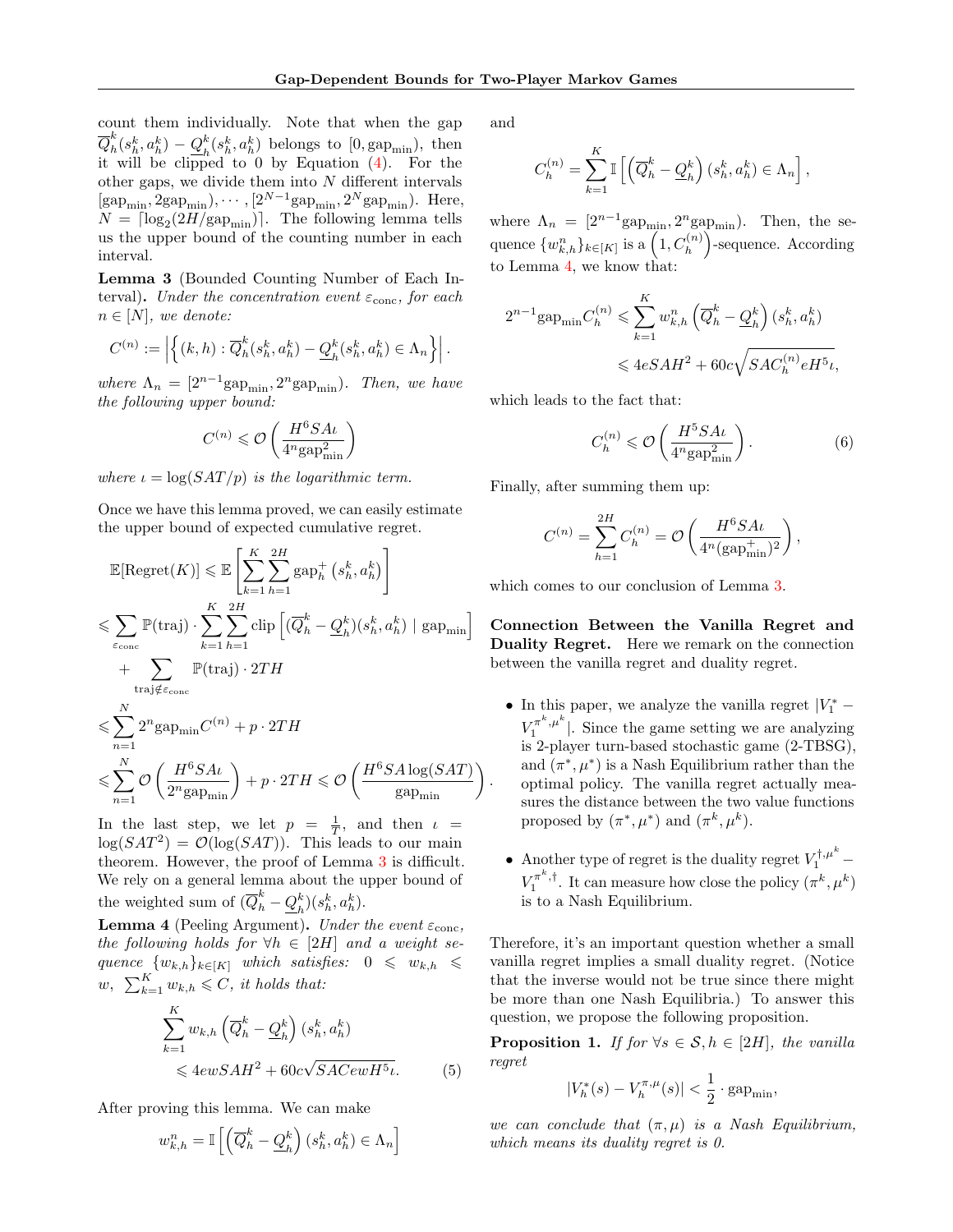$\Box$ 

Proof of Proposition [1.](#page-5-2) We are going to prove  $(\pi_h, \mu_h) = (\pi_h^*, \mu_h^*) \forall h \in [2H]$  by using the method of induction. When  $h = 2H$ , notice that for  $\forall s \in \mathcal{S}$ :

$$
V^{\pi,\mu}_{2H}(s) = r(s,\mu_{2H}(s)) = Q^*_{2H}(s,\mu_{2H}(s)).
$$

Since

$$
\frac{1}{2} \cdot \text{gap}_{\text{min}} > |V_{2H}^*(s) - V_{2H}^{\pi,\mu}(s)|
$$
  
= |V\_{2H}^\*(s) - Q\_{2H}^\*(s, \mu\_{2H}(s))|,

therefore we have  $\mu_{2H}^*(s) = \mu_{2H}(s)$  according to the definition of gap<sup>+</sup><sub>min</sub>. It means that  $(\pi, \mu)$  and  $(\pi^*, \mu^*)$ make the same decisions at the  $2H$ 's step. On the other hand, assume that  $(\pi_t, \mu_t) = (\pi_t^*, \mu_t^*)$  holds for  $t = h + 1, h + 2, \ldots, 2H$ , then for  $t = h$ : if h is an odd number, then it's max-player's turn to take action, and it holds that for  $\forall s \in \mathcal{S}$ :

$$
V_h^{\pi,\mu}(s) = r(s,\pi(s)) + \mathbb{E}_{s'|s,\pi(s)} V_{h+1}^{\pi,\mu}(s')
$$
  
=  $r(s,\pi(s)) + \mathbb{E}_{s'|s,\pi(s)} V_{h+1}^*(s') = Q_h^*(s,\pi_h(s)).$ 

According to the following inequality:

$$
\frac{1}{2} \cdot \text{gap}_{\min} > |V_h^*(s) - V_h^{\pi,\mu}(s)| = |V_h^*(s) - Q_h^*(s, \pi_h(s))|,
$$

we can conclude that  $\pi_h(s) = \pi_h^*(s)$  according to the definition of gap<sup>+</sup><sub>min</sub>. Therefore,  $(\pi, \mu)$  and  $(\pi^*, \mu^*)$  also make the same decisions at the  $h$ 's step, which finishes our induction. When  $h$  is an even number, we can finish our induction in the same way, and that comes to the conclusion of Proposition [1](#page-5-2) since  $(\pi, \mu) = (\pi^*, \mu^*)$  and then the policy pair  $(\pi, \mu)$  is a Nash Equilibrium. It leads to fact that:

$$
V_1^{\dagger,\mu} = V_1^{\pi,\mu} = V_1^{\pi,\dagger},
$$

which means policy pair  $(\pi, \mu)$  has zero duality regret.

The conclusion shows that when vanilla regret is sufficiently small for all  $h \in [2H], s \in \mathcal{S}$ , then the policy pair is a Nash Equilibrium. It bridges the gap between the vanilla regret and the duality regret, and makes it more reasonable and convincing for us to work on the upper bound for the expected sum of vanilla regrets.

## 5 REGRET BOUND OF DISCOUNTED 2-TBSG

In this section, we study the discounted 2-TBSG with infinite horizon. In order to obtain a policy tuple sequence  $(pi^k, \mu^k)$  to approximate a Nash equilibrium, we propose the following Algorithm [2,](#page-6-0) which is similar to Algorithm [1.](#page-3-0) We also use the UCB technique

<span id="page-6-0"></span>Algorithm 2 Optimistic Nash Q-learning on Discounted 2-TBSG with Infinite Horizon

**Initialize:** Let  $\overline{Q}(s, a), \hat{Q}(s, a) \leftarrow 1/(1 - \gamma)$  and  $Q(s, a), \check{Q}(s, a) \leftarrow 0$  for all  $(s, a) \in S \times A$ . Also  $N(s, a) \leftarrow 0.$ **Define:**  $\iota(k) = \log(SAT(k+1)(k+2)), \alpha_k = \frac{H+1}{H+k}$ where  $H = \frac{\log(2/(1-\gamma)\text{gap}_{\text{min}}^+)}{\log(1/\gamma)}$ .

- 1: Observe the initial state  $s_1$ .
- 2: for episode  $t \in [T]$  do
- 3: Take action  $a_t \leftarrow \arg \max_{a' \in \mathcal{A}} \overline{Q}(s_t, a')$  if t is an odd number, (i.e.  $I(a_t) = 1$ ), else take action  $a_t \leftarrow \arg \min_{a' \in \mathcal{A}} Q(s_t, a')$ . After that, observe the reward  $r(s_t, a_t)$  as well as the next state  $s_{t+1}$ .

4: 
$$
k = N(s_t, a_t) \leftarrow N(s_t, a_t) + 1.
$$

- 5:  $b_k \leftarrow \frac{c_2}{1-\gamma} \sqrt{H\iota(k)/k}$ , Here  $c_2$  is a constant that can be set to  $4\sqrt{2}$ .
- 6:  $\overline{Q}(s_t, a_t) \leftarrow (1 \alpha_k) \cdot \overline{Q}(s_t, a_t) + \alpha_k \cdot [r(s_t, a_t) +$  $\gamma V(s_{t+1}) + b_k$ .

7: 
$$
\underline{Q}(s_t, a_t) \leftarrow (1 - \alpha_k) \cdot \underline{Q}(s_t, a_t) + \alpha_k \cdot [r(s_t, a_t) + \gamma V(s_{t+1}) - b_k].
$$

 $8: \quad \hat{Q}(s_t, a_t) \leftarrow \min(\hat{Q}(s_t, a_t), \overline{Q}(s_t, a_t)), \ \breve{Q}(s_t, a_t) \leftarrow$  $\max(\overline{Q}(s_t, a_t), Q(s_t, a_t)).$ 

9: 
$$
\hat{V}(s_t) \leftarrow \hat{Q}(s_t, a_t), \check{V}(s_t) \leftarrow \check{Q}(s_t, a_t).
$$
  
10: **end for**

to establish a upper estimation  $\tilde{Q}(s, a)$  and a lower estimation  $\check{Q}(s, a)$  of the optimal Q-function  $Q^*(s, a)$ .

Since the V-function denotes the expected discounted sum of rewards given the initial state s and the Q function denotes the expected discounted sum of rewards given the initial state  $s$  and the initial action  $a$ , so they can be described as:

$$
V^{\pi}(s) := \mathbb{E}\left[\sum_{i=1}^{\infty} \gamma^{i-1} \cdot r(s_i, a_i) : s_1 = s\right],
$$
  

$$
Q^{\pi}(s, a) := \mathbb{E}\left[\sum_{i=1}^{\infty} \gamma^{i-1} \cdot r(s_i, s_i) : s_1 = s, a_1 = a\right].
$$

where  $\gamma$  is the discounted ratio. In the following statements,  $Q_t$ ,  $V_t$  stand for the  $Q$ , V functions in the t-th iteration, and so does the other subscripts.

## 5.1 Sub-optimality Gap and the Splitting of Total Regret

Similar to the episodic setting, given  $(s, a) \in S \times A$ , define gap $(s, a)$  as:

$$
gap(s, a) := V^*(s) - Q^*(s, a).
$$

Notice that, when  $a \in \mathcal{A}_1$ , which means the action a is taken by max-player  $P_1$ , then  $V^*(s) \geq Q^*(s, a) \Rightarrow$  $\text{gap}(s, a) \geq 0$ . In contrast, when  $a \in \mathcal{A}_2$ , which means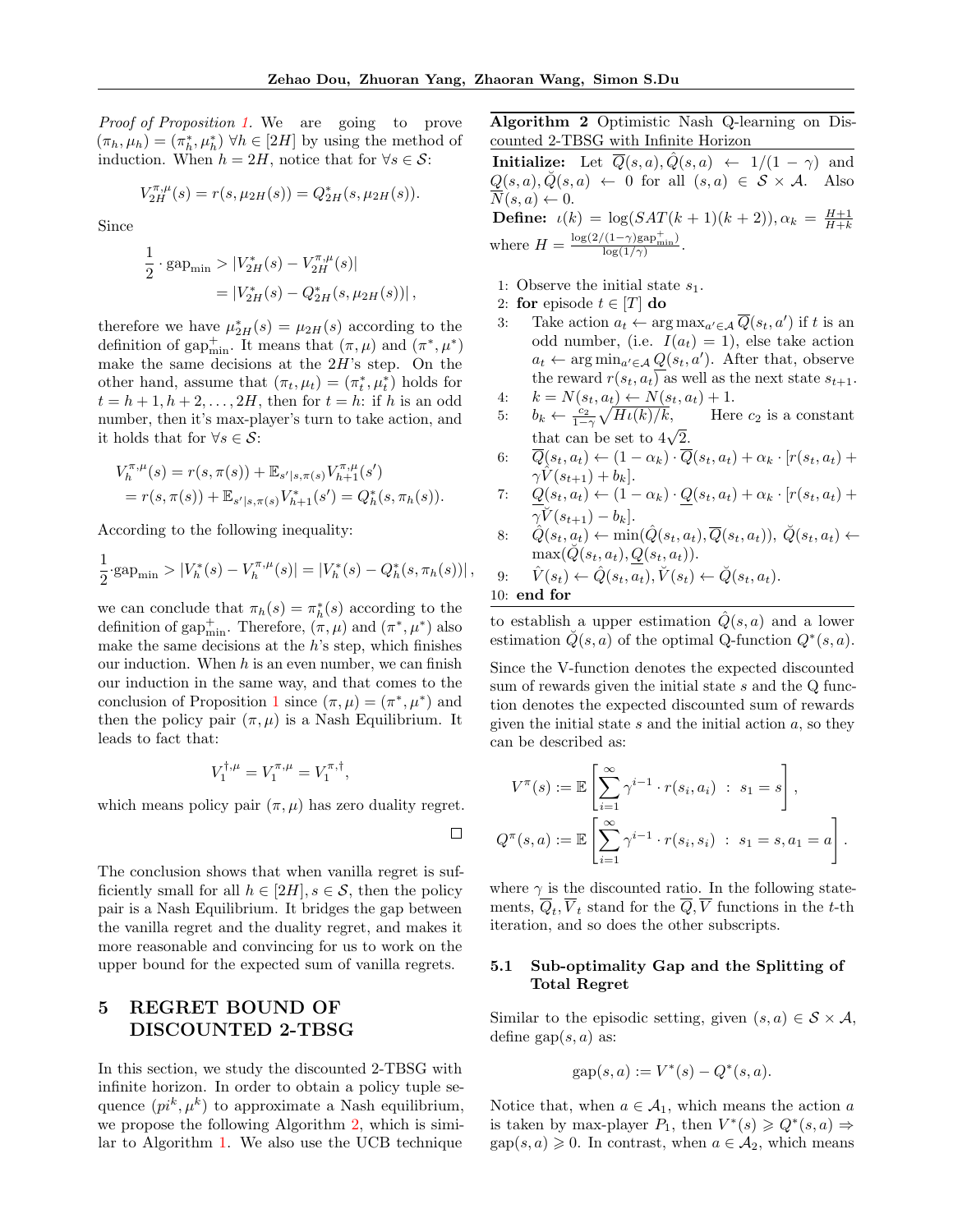the action *a* is taken by min-player  $P_2$ , then  $V^*(s) \leq$  $Q^*(s, a) \Rightarrow \text{gap}(s, a) \leq 0$ . Here, we can introduce a notation gap<sup>+</sup> $(s, a) := |gap(s, a)|$  which stands for the absolute value of  $\text{gap}(s, a)$ . Also, we denote  $\text{gap}_{\text{min}}^+$  as the minimum non-zero absolute gap:

$$
gap_{\min}^+ := \min_{s,a} \{ gap^+(s,a) : gap^+(s,a) \neq 0 \} > 0.
$$

In the main theorem proposed in the following section, we will estimate an upper bound of the expected total regret for the first  $T$  steps

Regret
$$
(T) := \sum_{t=1}^{T} |(V^* - V^{\pi_t, \mu_t})(s_t)|.
$$

#### 5.2 Main Theorem

In this section, we propose our main theorem in the infinite-horizon setting. Unlike dual gap regret [\(Xie](#page-10-4) [et al.,](#page-10-4) [2020\)](#page-10-4), the total regret above proposed by [Liu](#page-9-5) [and Su](#page-9-5) [\(2020\)](#page-9-5) follows the sample complexity definition in [Sm](#page-9-3) [\(2003\)](#page-9-3) and directly compares the actual value function and the value function from the first t iterations. Similar to the episodic setting, we can obtain a gap-dependent logarithmic upper bound for the expected total regret.

<span id="page-7-1"></span>Theorem 2 (Main Theorem 2: Logarithmic Regret Bound of Q-learning for Infinite-horizon Discounted 2-TBSG). After using Algorithm [2,](#page-6-0) the expected total regret for infinite-horizon two-player turn-based stochastic game can be upper bounded by:

$$
\begin{aligned} &\mathbb{E}[\text{Regret}(T)] \leqslant \\ & \mathcal{O}\left(\frac{SA}{\text{gap}^+_{\min}(1-\gamma)^5\log(1/\gamma)} \cdot \log\frac{SAT}{\text{gap}^+_{\min}(1-\gamma)}\right). \end{aligned}
$$

We put the whole proof of Theorem [2](#page-7-1) into the appendix. Its proof has the same structure as that of Theorem [1.](#page-4-0) We need to first split the regret into expected sum of gaps, then use concentration properties and peeling technique to finish the whole proof.

## 6 EPISODIC 2-TBSG WITH LINEAR FUNCTION APPROXIMATION

In this section, we analyze the gap dependent total regret bound of episodic 2-TBSG under the linear function expression assumption. Here, we have two different settings, centralized version and independent version. As follows, we are going to introduce the centralized version and put the independent version into the appendix. Besides, gap dependent regret bound will be provided in both settings.

#### 6.1 Centralized Setting and Algorithm

<span id="page-7-0"></span>Assumption 1 (Assumption 4.1 from [He et al.](#page-9-7) [\(2020\)](#page-9-7)). A Markov Game  $MG(2H, S, A, \mathbb{P}, r)$  is defined as linear when the probability transition kernels and the reward functions are linear with respect to a given feature map  $\phi : \mathcal{S} \times \mathcal{A} \to \mathbb{R}^d$  where d is the feature dimension. Specifically, for each  $h \in [2H]$ , there exists an unknown vector  $\mu_h \in \mathbb{R}^d$  and unknown measures  $\theta_h \,=\, (\theta_h^{(1)}$  $\theta_h^{(1)}, \theta_h^{(2)}, \ldots, \theta_h^{(d)}$  whose degree of freedom is  $|S| \times d$ , such that for  $\forall (s,a) \in S \times A$ :

$$
\mathbb{P}_h(s'|s,a) = \langle \phi(s,a), \theta_h(s') \rangle \text{ and } r(s,a) = \langle \phi(s,a), \mu_h \rangle.
$$

For simplicity, we assume that  $\|\phi(s, a)\|_2 \leqslant 1, \|\mu_h\|_2 \leqslant$  $\overline{d}$  and  $\|\theta_h(\mathcal{S})\| \leqslant \sqrt{d}$ .

In the centralized setting, a central controller controls both players, and this central controller's goal is to learn a Nash Equilibrium. In our algorithm, both the max-player and the min-player update their policies  $(\pi^k, \mu^k)$  according to the history information. Un-der Assumption [1,](#page-7-0) we know that for any policy  $\pi$ , the action-value function  $Q_h^{\pi}(s, a)$  is a linear function  $\langle \phi(s, a), \theta^{\pi}_h \rangle$  with respect to the feature  $\phi(s, a)$ . In order to estimate the optimal action-value function  $Q_h^*(s, a) := \langle \phi(s, a), \theta_h^* \rangle$ , we only have to estimate the parameters  $\theta_h^*$ . Since Assumption [1](#page-7-0) only gives a condition on the linear structure of the stochastic game, it is still a two-player turn-based general sum stochastic game with finite horizon. Therefore, we have exactly the same definition on the cumulative regret (or total regret) as Section 4:

Regret(K) = 
$$
\sum_{k=1}^{K} \left| \left( V_1^* - V_1^{\pi^k, \mu^k} \right) (s_1^k) \right|
$$
.

In the following Least Square Value Iteration on 2- TBSG (LSVI-2TBSG) algorithm, we introduce two new variables  $\overline{w}_h^k, \underline{w}_h^k$ , which are the upper and lower estimations of  $\theta_h^*$  in the k-th episode. They are computed by solving the following regularized least-square problems:

$$
\overline{w}_h^k \leftarrow \arg \min_{w \in \mathbb{R}^d} \lambda \|w\|^2 + F_1(w),
$$
  

$$
\underline{w}_h^k \leftarrow \arg \min_{w \in \mathbb{R}^d} \lambda \|w\|^2 + F_2(w),
$$
 (7)

where

$$
F_1(w) = \sum_{i=1}^{k-1} \left[ \phi(s_h^i, a_h^i)^\top w - r_h(s_h^i, a_h^i) - \overline{V}_{h+1}^k(s_{h+1}^i) \right]^2,
$$
  

$$
F_2(w) = \sum_{i=1}^{k-1} \left[ \phi(s_h^i, a_h^i)^\top w - r_h(s_h^i, a_h^i) - \underline{V}_{h+1}^k(s_{h+1}^i) \right]^2.
$$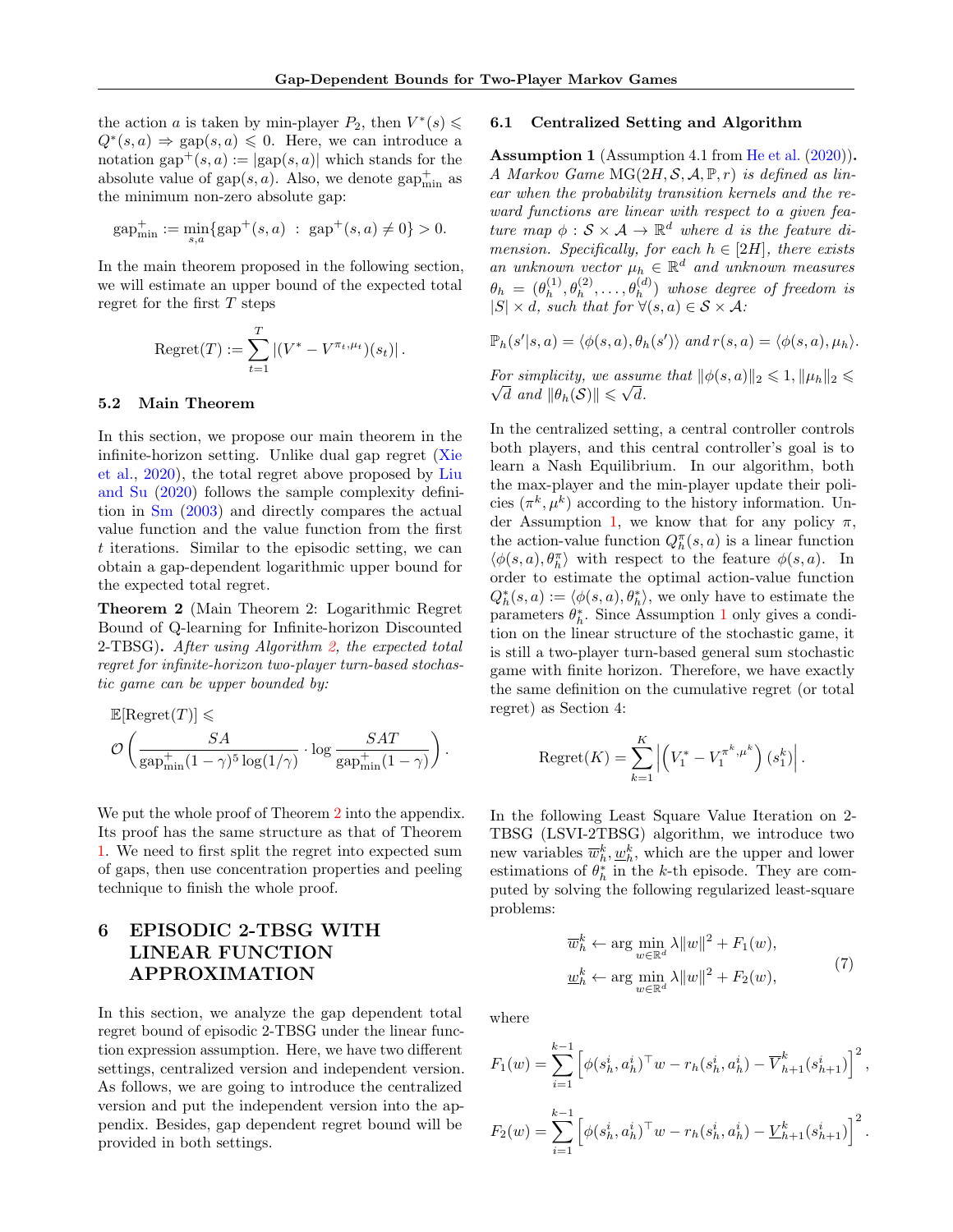Actually, these two least-square problems can be easily solved as:

$$
\overline{w}_h^k = (\Lambda_h^k)^{-1} \sum_{i=1}^{k-1} \phi(s_h^i, a_h^i) \left[ r_h(s_h^i, a_h^i) + \overline{V}_{h+1}^k(s_{h+1}^i) \right],
$$
  

$$
\underline{w}_h^k = (\Lambda_h^k)^{-1} \sum_{i=1}^{k-1} \phi(s_h^i, a_h^i) \left[ r_h(s_h^i, a_h^i) + \underline{V}_{h+1}^k(s_{h+1}^i) \right],
$$

where  $\Lambda_h^k = \sum_{i=1}^{k-1} \phi(s_h^i, a_h^i) \phi(s_h^i, a_h^i)^\top + \lambda I$ . Then, we update the estimated Q-values by:

$$
\overline{Q}_h^k(s, a) = \min(2H, \phi(s, a)^\top \overline{w}_h^k + \beta \cdot T(s, a)),
$$
  

$$
\underline{Q}_h^k(s, a) = \max(0, \phi(s, a)^\top \underline{w}_h^k - \beta \cdot T(s, a)),
$$

where  $T(s,a) = \sqrt{\phi(s,a)^{\top} (\Lambda_h^k)^{-1} \phi(s,a)}$  can be regarded as a UCB term. For the pseudo-code of LSVI-2TBSG algorithm, we leave it to the appendix.

## 6.2 Main Theorem for the Centralized Setting

In this section, we propose the main theorem under the linear function expression assumption in the centralized setting. When using LSVI-2TBSG algorithm, the expected total regret can be upper bounded by the following theorem:

<span id="page-8-9"></span>Theorem 3 (Main Theorem 3: Logarithmic Regret Bound of LSVI-2TBSG (Centralized)). Under Assumption [1,](#page-7-0) after using LSVI-2TBSG algorithm (centralized)

$$
\mathbb{E}[\text{Regret}(K)] \leq 1 + \frac{Cd^3H^5\log(16dK^2(K+1)H^3)}{\text{gap}_{\text{min}}^+} \iota,
$$
  
where  $\iota = \log\left(\frac{Cd^3H^4\log(4dKH)}{(\text{gap}_{\text{min}}^+)^2}\right)$  is a logarithmic term.

By using similar techniques, we can prove the theorem and propose the first gap-dependent logarithmic regret bound under the linear MDP assumption. We leave the technical proof of this theorem to the appendix.

## 7 CONCLUSION

In this paper, we gave the first set of gap-dependent logarithmic regret bounds for two-player turn-based stochastic Markov games in both tabular and cases, and in both centralized setting and independent settings.

The current bound is tight on  $T$  but not tight on the horizon  $H$ , so one of our possible future directions is to further improve our bounds in terms of the dependency on horizon. Another fruitful future direction is to extend our analysis to more general settings [\(Wang](#page-10-14) [et al.,](#page-10-14) [2020;](#page-10-14) [Jiang et al.,](#page-9-21) [2017;](#page-9-21) [Du et al.,](#page-9-22) [2021;](#page-9-22) [Jin](#page-9-23) [et al.,](#page-9-23) [2021\)](#page-9-23), including the multi-player setting and the mean-field game setting.

## 8 Acknowledgements

Zhaoran Wang acknowledges National Science Foundation (Awards 2048075, 2008827, 2015568, 1934931), Simons Institute (Theory of Reinforcement Learning), Amazon, J.P.Morgan, and Two Sigma for their supports. Zhuoran Yang acknowledges Simons Institute (Theory of Reinforcement Learning). Simon Shaolei Du gratefully acknowledges the funding from NSF Award's IIS-2110170 and DMS-2134106.

## References

- <span id="page-8-5"></span>Mohammad Gheshlaghi Azar, Remi Munos, and Bert Kappen. On the sample complexity of reinforcement learning with a generative model. arXiv preprint arXiv:1206.6461, 2012.
- <span id="page-8-0"></span>Mohammad Gheshlaghi Azar, Rémi Munos, and Hilbert J. Kappen. Minimax pac bounds on the sample complexity of reinforcement learning with a generative model. Machine Learning, 91(3):325–349, 2013.
- <span id="page-8-6"></span>Mohammad Gheshlaghi Azar, Ian Osband, and Rémi Munos. Minimax regret bounds for reinforcement learning. In ICML'17 Proceedings of the 34th International Conference on Machine Learning - Volume 70, pages 263–272, 2017.
- <span id="page-8-8"></span>Yu Bai and Chi Jin. Provable self-play algorithms for competitive reinforcement learning. In ICML 2020: 37th International Conference on Machine Learning, volume 1, pages 551–560, 2020.
- <span id="page-8-2"></span>Yu Bai, Chi Jin, and Tiancheng Yu. Near-optimal reinforcement learning with self-play. In Advances in Neural Information Processing Systems, volume 33, 2020.
- <span id="page-8-4"></span>Christoph Dann, Tor Lattimore, and Emma Brunskill. Unifying pac and regret: Uniform pac bounds for episodic reinforcement learning. In Advances in Neural Information Processing Systems, volume 30, pages 5713–5723, 2017.
- <span id="page-8-1"></span>Kefan Dong, Yuanhao Wang, Xiaoyu Chen, and Liwei Wang. Q-learning with ucb exploration is sample efficient for infinite-horizon mdp. arXiv preprint arXiv:1901.09311, 2019.
- <span id="page-8-3"></span>Simon S. Du, Yuping Luo, Ruosong Wang, and Hanrui Zhang. Provably efficient q-learning with function approximation via distribution shift error checking oracle. In Advances in Neural Information Processing Systems, volume 32, pages 8060–8070, 2019.
- <span id="page-8-7"></span>Simon S. Du, Jason D. Lee, Gaurav Mahajan, and Ruosong Wang. Agnostic q-learning with function approximation in deterministic systems: Tight bounds on approximation error and sample complexity. arXiv preprint arXiv:2002.07125, 2020.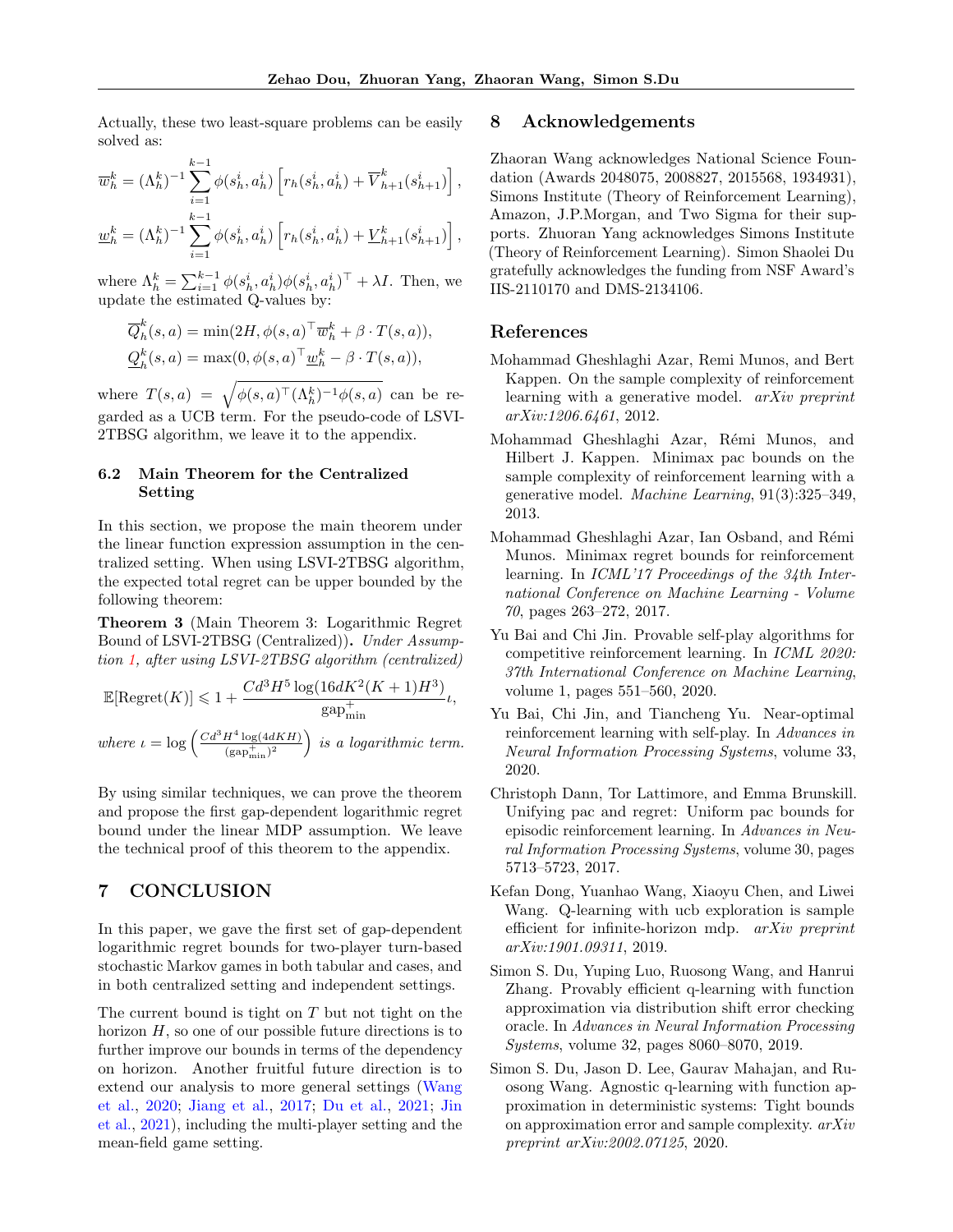- <span id="page-9-22"></span>Simon S Du, Sham M Kakade, Jason D Lee, Shachar Lovett, Gaurav Mahajan, Wen Sun, and Ruosong Wang. Bilinear classes: A structural framework for provable generalization in rl. arXiv preprint arXiv:2103.10897, 2021.
- <span id="page-9-16"></span>Mohammad Ghavamzadeh, Hilbert J. Kappen, Mohammad G. Azar, and Rémi Munos. Speedy q-learning. In Advances in Neural Information Processing Systems 24, volume 24, pages 2411–2419, 2011.
- <span id="page-9-7"></span>Jiafan He, Dongruo Zhou, and Quanquan Gu. Logarithmic regret for reinforcement learning with linear function approximation. arXiv preprint arXiv:2011.11566, 2020.
- <span id="page-9-12"></span>Thomas Jaksch, Ronald Ortner, and Peter Auer. Nearoptimal regret bounds for reinforcement learning. Journal of Machine Learning Research, 11(51):1563– 1600, 2010.
- <span id="page-9-10"></span>Zeyu Jia, Lin F. Yang, and Mengdi Wang. Featurebased q-learning for two-player stochastic games. arXiv preprint arXiv:1906.00423, 2019.
- <span id="page-9-19"></span>Zeyu Jia, Lin Yang, Csaba Szepesvari, Mengdi Wang, and Alex Ayoub. Model-based reinforcement learning with value-targeted regression. In ICML 2020: 37th International Conference on Machine Learning, volume 1, pages 463–474, 2020.
- <span id="page-9-21"></span>Nan Jiang, Akshay Krishnamurthy, Alekh Agarwal, John Langford, and Robert E Schapire. Contextual decision processes with low bellman rank are paclearnable. In International Conference on Machine Learning, pages 1704–1713. PMLR, 2017.
- <span id="page-9-4"></span>Chi Jin, Zeyuan Allen-Zhu, Sebastien Bubeck, and Michael I. Jordan. Is q-learning provably efficient? In 32nd Conference on Neural Information Processing Systems, NeurIPS 2018, volume 31, pages 4863–4873, 2018.
- <span id="page-9-9"></span>Chi Jin, Zhuoran Yang, Zhaoran Wang, and Michael I. Jordan. Provably efficient reinforcement learning with linear function approximation. In *Conference* on Learning Theory, pages 2137–2143, 2019.
- <span id="page-9-23"></span>Chi Jin, Qinghua Liu, and Sobhan Miryoosefi. Bellman eluder dimension: New rich classes of rl problems, and sample-efficient algorithms. arXiv preprint arXiv:2102.00815, 2021.
- <span id="page-9-2"></span>Michael J. Kearns and Satinder P. Singh. Finite-sample convergence rates for q-learning and indirect algorithms. In Advances in Neural Information Processing Systems 11, volume 11, pages 996–1002, 1998.
- <span id="page-9-17"></span>Sven Koenig and Reid G. Simmons. Complexity analysis of real-time reinforcement learning. In AAAI'93 Proceedings of the eleventh national conference on Artificial intelligence, pages 99–105, 1993.
- <span id="page-9-15"></span>Tor Lattimore and Marcus Hutter. Pac bounds for discounted mdps. In ALT'12 Proceedings of the 23rd international conference on Algorithmic Learning Theory, pages 320–334, 2012.
- <span id="page-9-5"></span>Shuang Liu and Hao Su. Regret bounds for discounted mdps. arXiv: Learning, 2020.
- <span id="page-9-0"></span>Volodymyr Mnih, Koray Kavukcuoglu, David Silver, Alex Graves, Ioannis Antonoglou, Daan Wierstra, and Martin A. Riedmiller. Playing atari with deep reinforcement learning. arXiv preprint arXiv:1312.5602, 2013.
- <span id="page-9-1"></span>Volodymyr Mnih, Koray Kavukcuoglu, David Silver, Andrei A. Rusu, Joel Veness, Marc G. Bellemare, Alex Graves, Martin Riedmiller, Andreas K. Fidjeland, Georg Ostrovski, Stig Petersen, Charles Beattie, Amir Sadik, Ioannis Antonoglou, Helen King, Dharshan Kumaran, Daan Wierstra, Shane Legg, and Demis Hassabis. Human-level control through deep reinforcement learning. Nature, 518(7540):529–533, 2015.
- <span id="page-9-6"></span>Jungseul Ok, Alexandre Proutiere, and Damianos Tranos. Exploration in structured reinforcement learning. In 32nd Conference on Neural Information Processing Systems (NIPS), DEC 02-08, 2018, Montreal, CANADA, volume 31, pages 8874–8882, 2018.
- <span id="page-9-18"></span>Ian Osband and Benjamin Van Roy. On lower bounds for regret in reinforcement learning. arXiv preprint arXiv:1608.02732, 2016.
- <span id="page-9-13"></span>Ian Osband, Benjamin Van Roy, and Zheng Wen. Generalization and exploration via randomized value functions. In ICML'16 Proceedings of the 33rd International Conference on International Conference on Machine Learning - Volume 48, pages 2377–2386, 2016.
- <span id="page-9-20"></span>Todd A Schultz. Linear complementarity and discounted switching controller stochastic games. Journal of optimization theory and applications, 73(1): 89–99, 1992.
- <span id="page-9-11"></span>L. S. Shapley. Stochastic games. Proceedings of the National Academy of Sciences of the United States of America, 39(10):1095–1100, 1953.
- <span id="page-9-14"></span>Aaron Sidford, Mengdi Wang, Xian Wu, and Yinyu Ye. Variance reduced value iteration and faster algorithms for solving markov decision processes. In Proceedings of the Twenty-Ninth Annual ACM-SIAM Symposium on Discrete Algorithms, pages 770–787, 2018.
- <span id="page-9-8"></span>Max Simchowitz and Kevin G. Jamieson. Nonasymptotic gap-dependent regret bounds for tabular mdps. In Advances in Neural Information Processing Systems, volume 32, pages 1153–1162, 2019.
- <span id="page-9-3"></span>Kakade Sm. On the sample complexity of reinforcement learning. 2003.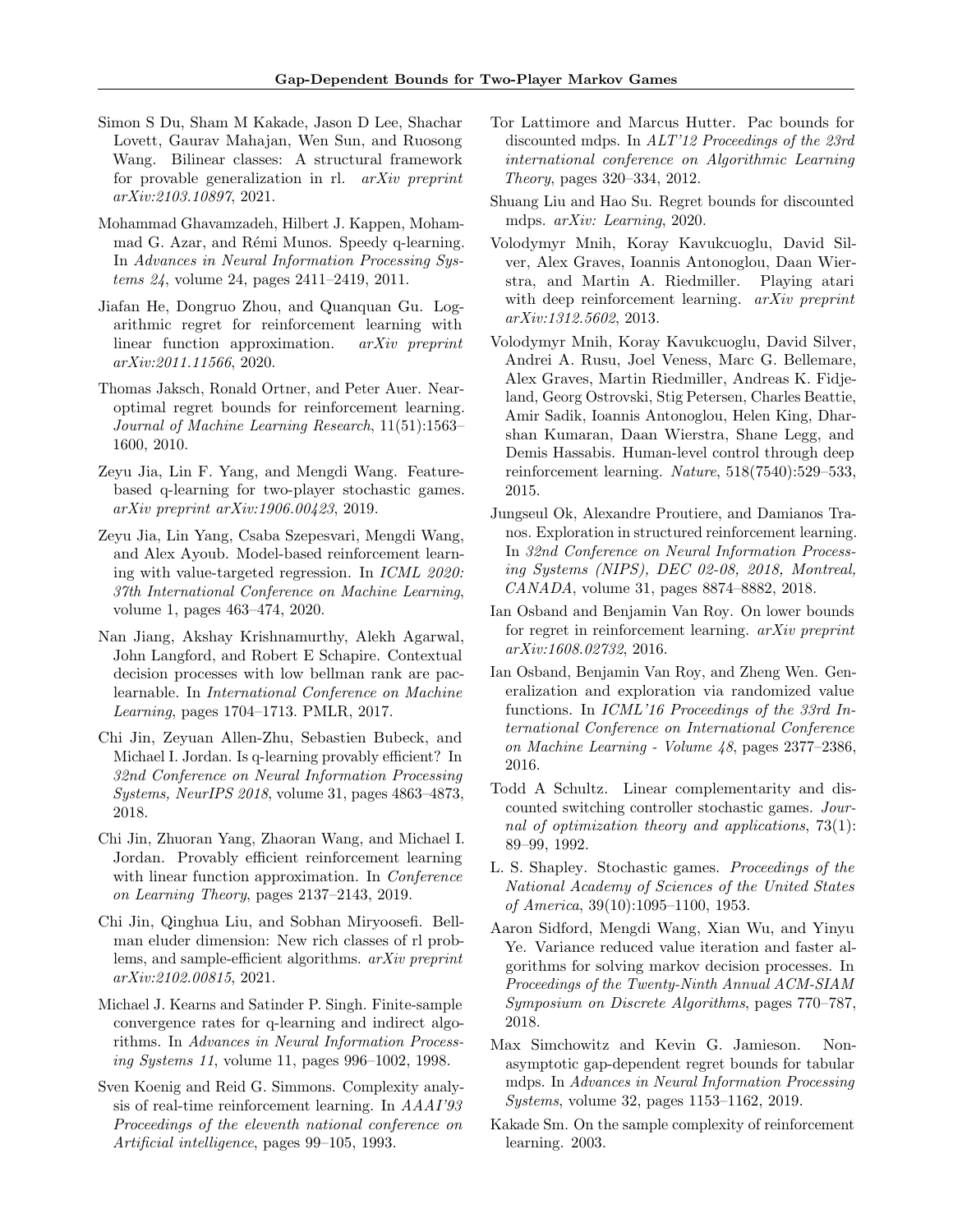- <span id="page-10-5"></span>Alexander L. Strehl, Lihong Li, Eric Wiewiora, John Langford, and Michael L. Littman. Pac model-free reinforcement learning. In Proceedings of the 23rd international conference on Machine learning, pages 881–888, 2006.
- <span id="page-10-0"></span>R.S. Sutton and A.G. Barto. Reinforcement Learning: An Introduction. 1988.
- <span id="page-10-8"></span>Ambuj Tewari and Peter L. Bartlett. Optimistic linear programming gives logarithmic regret for irreducible mdps. In Advances in Neural Information Processing Systems 20, volume 20, pages 1505–1512, 2007.
- <span id="page-10-6"></span>Martin J. Wainwright. Variance-reduced  $q$ -learning is minimax optimal. arXiv: Learning, 2019.
- <span id="page-10-14"></span>Ruosong Wang, Russ R Salakhutdinov, and Lin Yang. Reinforcement learning with general value function approximation: Provably efficient approach via bounded eluder dimension. Advances in Neural Information Processing Systems, 33, 2020.
- <span id="page-10-9"></span>Yining Wang, Ruosong Wang, Simon S. Du, and Akshay Krishnamurthy. Optimism in reinforcement learning with generalized linear function approximation. arXiv preprint arXiv:1912.04136, 2019.
- <span id="page-10-1"></span>Christopher J.C.H. Watkins and Peter Dayan. Technical note q-learning. In Machine Learning, volume 8, pages 279–292, 1992.
- <span id="page-10-13"></span>Gellért Weisz, Philip Amortila, and Csaba Szepesvári. Exponential lower bounds for planning in mdps with linearly-realizable optimal action-value functions. arXiv preprint arXiv:2010.01374, 2020.
- <span id="page-10-4"></span>Qiaomin Xie, Yudong Chen, Zhaoran Wang, and Zhuoran Yang. Learning zero-sum simultaneous-move markov games using function approximation and correlated equilibrium. In Thirty-Third Annual Conference On Learning Theory, pages 3674–3682, 2020.
- <span id="page-10-3"></span>Haike Xu, Tengyu Ma, and Simon S Du. Finegrained gap-dependent bounds for tabular mdps via adaptive multi-step bootstrap. arXiv preprint arXiv:2102.04692, 2021.
- <span id="page-10-2"></span>Kunhe Yang, Lin F. Yang, and Simon S. Du. Qlearning with logarithmic regret. arXiv preprint arXiv:2006.09118, 2020.
- <span id="page-10-10"></span>Lin Yang and Mengdi Wang. Reinforcement learning in feature space: Matrix bandit, kernels, and regret bound. In ICML 2020: 37th International Conference on Machine Learning, volume 1, pages 10746–10756, 2020.
- <span id="page-10-11"></span>Andrea Zanette, Alessandro Lazaric, Mykel J. Kochenderfer, and Emma Brunskill. Provably efficient reward-agnostic navigation with linear value iteration. In Advances in Neural Information Processing Systems, volume 33, 2020.
- <span id="page-10-7"></span>Zihan Zhang, Yuan Zhou, and Xiangyang Ji. Almost optimal model-free reinforcement learning via referenceadvantage decomposition. In Advances in Neural Information Processing Systems, volume 33, 2020.
- <span id="page-10-12"></span>Dongruo Zhou, Jiafan He, and Quanquan Gu. Provably efficient reinforcement learning for discounted mdps with feature mapping. arXiv preprint arXiv:2006.13165, 2020.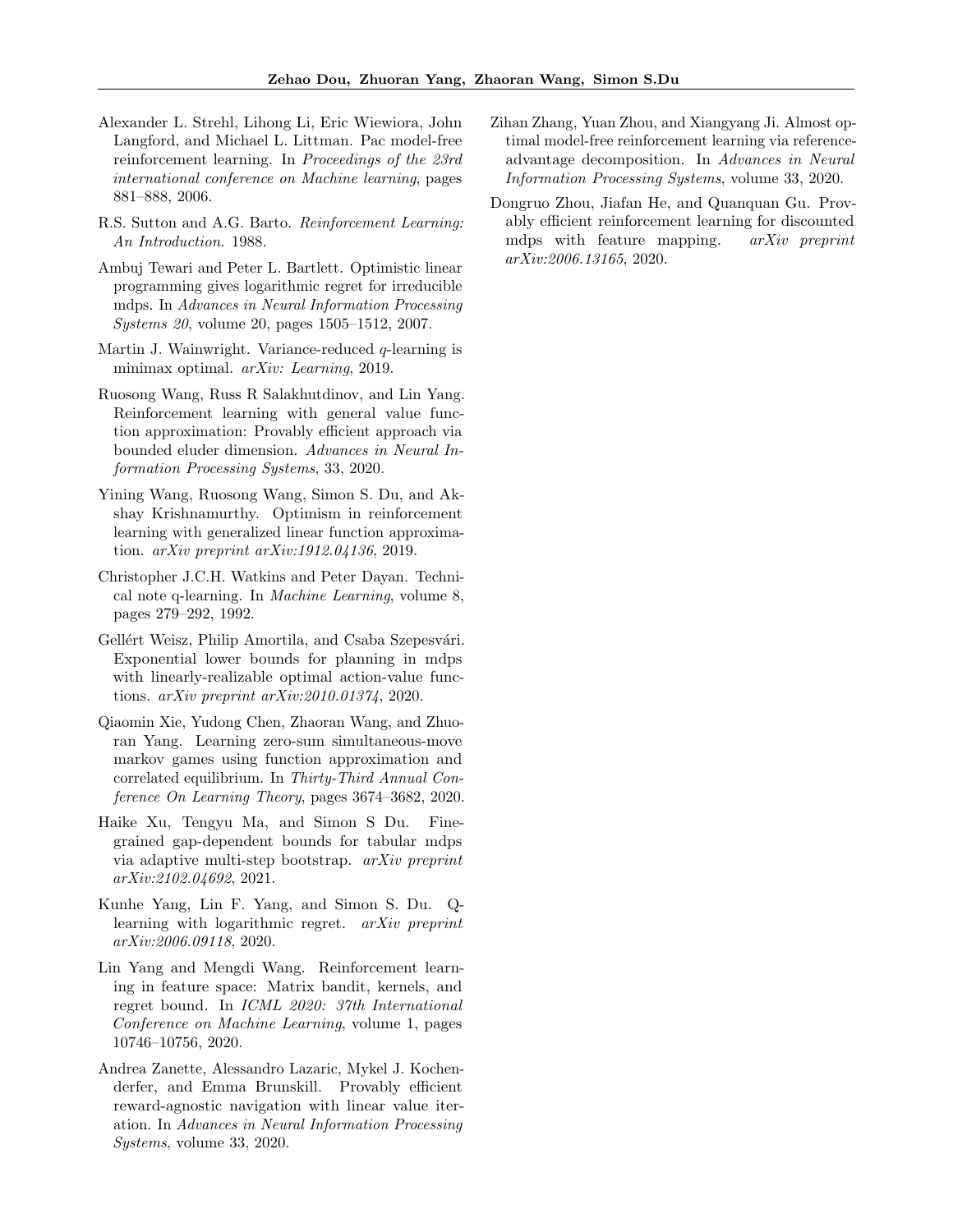# SUPPLEMENTARY MATERIAL

## A Proof of Lemma [4](#page-5-1)

According to the update rule of Algorithm [1,](#page-3-0) we can get the following equations: let  $t = N_h^k(s, a)$  be the total times when state-action tuple  $(s, a)$  appears at the h-th step in the first  $k - 1$  episodes. Suppose tuple  $(s, a)$ previously appeared at episodes  $k^1, k^2, \cdots, k^t < k$  at the h-th step. Denote  $\tau_h(s, a, i) := k^i$ . Then, it holds that:

$$
\overline{Q}_h^k(s, a) = \alpha_t^0 \cdot 2H + \sum_{i=1}^t \alpha_t^i \left[ r_h(s, a) + \overline{V}_{h+1}^{k^i}(s_{h+1}^{k^i}) + \beta_i \right],
$$
  
\n
$$
\underline{Q}_h^k(s, a) = \sum_{i=1}^t \alpha_t^i \left[ r_h(s, a) + \underline{V}_{h+1}^{k^i}(s_{h+1}^{k^i}) - \beta_i \right].
$$
\n(8)

Then, we can upper bound the weighted sum of upper-lower gaps.

$$
\sum_{k=1}^{K} w_{k,h} \left( \overline{Q}_{h}^{k} - \underline{Q}_{h}^{k} \right) (s_{h}^{k}, a_{h}^{k})
$$
\n
$$
\leq \sum_{k=1}^{K} w_{k,h} \left( \alpha_{n_{h}^{k}}^{0} \cdot 2H + \sum_{i=1}^{n_{h}^{k}} \alpha_{n_{h}^{k}}^{i} \left( \overline{V}_{h+1}^{\tau_{h}(s,a,i)} - \underline{V}_{h+1}^{\tau_{h}(s,a,i)} \right) (s_{h+1}^{\tau(s,a,i)}) + 2\beta_{n_{h}^{k}} \right)
$$
\n
$$
= \sum_{k \leq K, n_{h}^{k}=0} w_{k,h} \cdot 2H + \sum_{k=1}^{K} 2w_{k,h}\beta_{n_{h}^{k}} + \sum_{k=1}^{K} \left( \overline{V}_{h+1}^{k} - \underline{V}_{h+1}^{k} \right) (s_{h+1}^{k}) \left( \sum_{i=n_{h}^{k}+1}^{N_{h}^{k}(s_{h}^{k}, a_{h}^{k})} \alpha_{i}^{n_{h}^{k}} w_{\tau_{h}(s_{h}^{k}, a_{h}^{k}, i), h} \right)
$$
\n
$$
\leq 2SAHw + \sum_{k=1}^{K} 2w_{k,h}\beta_{n_{h}^{k}} + \sum_{k=1}^{K} w_{k,h+1} \left( \overline{Q}_{h+1}^{k} - \underline{Q}_{h+1}^{k} \right) (s_{h+1}^{k}, a_{h+1}^{k}), \tag{9}
$$

where

$$
w_{k,h+1} = \sum_{i=n_h^k+1}^{N_h^k(s_h^k, a_h^k)} \alpha_i^{n_h^k} w_{\tau_h(s_h^k, a_h^k, i), h}.
$$

We can prove that:

$$
\sum_{k=1}^{K} w_{k,h} \beta_{n_h^k} \leqslant 10c\sqrt{SACw(2H)^3\iota}.\tag{10}
$$

Also, we can prove that:  $\{w_{k,h+1}\}_{k\in[K]}$  is a  $(C, (1+\frac{1}{2H})w)$ -sequence. Therefore, after reversing this argument for  $h + 1, h + 2, \ldots, 2H$ , we obtain the following inequality:

$$
\sum_{k=1}^{K} w_{k,h} \left( \overline{Q}_h^k - \underline{Q}_h^k \right) (s_h^k, a_h^k) \leqslant \sum_{h'=0}^{2H-h} \left( 2SAH \cdot \left( 1 + \frac{1}{2H} \right)^{h'} w + 10c \sqrt{SAC \left( 1 + \frac{1}{2H} \right)^{h'} w(2H)^3 \iota} \right)
$$
  

$$
\leqslant 2H \left( 2SAHew + 10c \sqrt{SACew(2H)^3 \iota} \right)
$$
  

$$
= 4ewSAH^2 + 60c \sqrt{SACewH^5 \iota}.
$$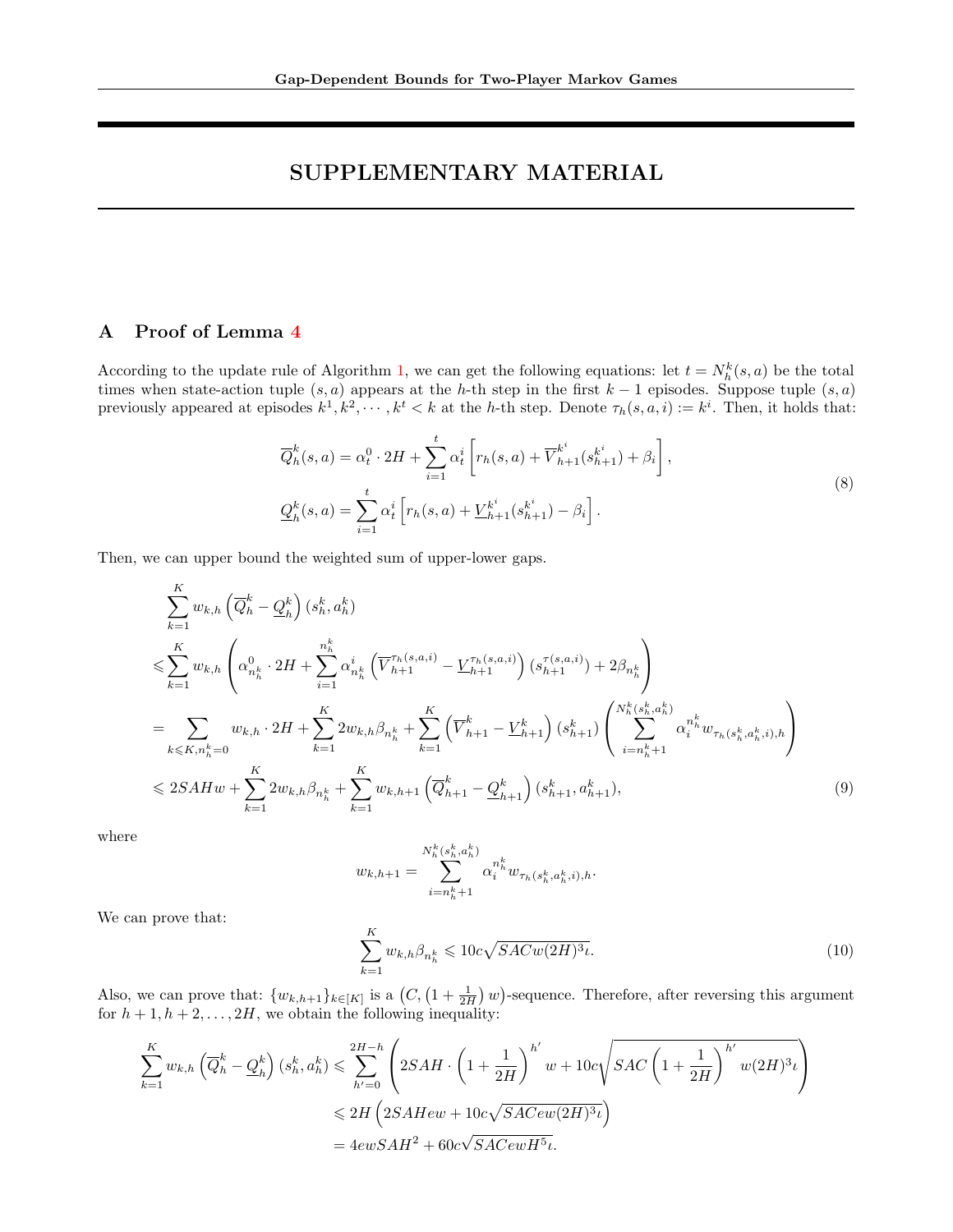## B Proof of Theorem [2](#page-7-1)

In this section, we are going to provide the whole proof of Theorem [2.](#page-7-1)

#### <span id="page-12-0"></span>B.1 First step: Splitting the Regret into Expected Sum of Gaps

The splitting of the regret is just the same as that in the finite horizon setting:

$$
\mathbb{E}[\text{Regret}(T)] = \mathbb{E}\left[\sum_{t=1}^{T} \left| \sum_{h=0}^{\infty} \gamma^h \text{gap}(s_{t+h}, a_{t+h}) \right| \right] \leq \mathbb{E}\left[\sum_{t=1}^{T} \sum_{h'=t}^{+\infty} \gamma^{h'-t} \text{gap}^+(s_{h'}, a_{h'}) \right].
$$
\n(11)

Notice that when t is an odd number, it's the max-player's turn to take action, so gap $(s_t, a_t) \geq 0$  and then:

<span id="page-12-1"></span>
$$
gap+(st, at) = gap(st, at) = V*(st) - Q*(st, at)= Q*(st, a*) - Q*(st, at)  $\leq \hat{Q}_t(s_t, a^*) - \check{Q}_t(s_t, a_t)$   
 $\leq (\hat{Q}_t - \check{Q}_t) (s_t, a_t).$
$$

Similarly, when t is an even number, it's the min-player's turn to take action, so  $\text{gap}(s_t, a_t) \leq 0$ , and then:

$$
gap+(st, at) = -gap(st, at) = Q*(st, at) - V*(st)= Q*(st, at) - Q*(st, a*) \le \hat{Q}t(st, at) - \check{Q}t(st, a*)< \left(\hat{Q}t - \check{Q}t\right) (st, at).
$$

Therefore, we can conclude that  $\text{gap}^+(s_t, a_t) \leqslant (\hat{Q}_t - \check{Q}_t) (s_t, a_t)$ . By the definition of  $\text{gap}_{\text{min}}^+$ , we have:

$$
gap^+(s_t, a_t) = \text{clip}[gap^+(s_t, a_t)|gap^+_{\min}] \leq \text{clip}\left[\left(\hat{Q}_t - \check{Q}_t\right)(s_t, a_t)|gap^+_{\min}\right].
$$

Combine it with Equation [\(11\)](#page-12-1), we obtain that:

<span id="page-12-2"></span>
$$
\mathbb{E}[\text{Regret}(T)] \leq \mathbb{E}\left[\sum_{t=1}^{T} \sum_{h'=t}^{+\infty} \gamma^{h'-t} \cdot \text{clip}\left[\left(\hat{Q}_{h'} - \check{Q}_{h'}\right)(s_{h'}, a_{h'}) | \text{gap}_{\text{min}}^{+}\right]\right].\tag{12}
$$

#### B.2 Second step: Concentration Properties

Extended from [Dong et al.](#page-8-1) [\(2019\)](#page-8-1), we can obtain the following lemma which shows that Algorithm [2](#page-6-0) satisfies bounded learning error with high probability.

<span id="page-12-3"></span>**Lemma 5** (Concentration Property). When applying Algorithm [2,](#page-6-0) event  $\mathcal{E}_{\text{conc}}$  occurs with probability at least 1 –  $\frac{1}{T}$ . Here,  $\mathcal{E}_{\text{conc}}$  occurs if  $\forall (s, a, t) \in \mathcal{S} \times \mathcal{A} \times \mathbb{N}$ .

$$
0 \leqslant (\hat{Q}_t - Q^*) (s, a) \leqslant (\overline{Q}_t - Q^*) (s, a) \leqslant \frac{\alpha_{n^t}^0}{1 - \gamma} + \sum_{i=1}^{n^t} \gamma \alpha_{n^t}^i \left(\hat{V}_{\tau(s, a, i)} - V^*\right) (s_{\tau(s, a, i)}) + \beta_{n^t},
$$
  

$$
0 \leqslant \left(Q^* - \breve{Q}_t\right)(s, a) \leqslant \left(Q^* - \underline{Q}_t\right)(s, a) \leqslant \frac{\alpha_{n^t}^0}{1 - \gamma} + \sum_{i=1}^{n^t} \gamma \alpha_{n^t}^i \left(V^* - \breve{V}_{\tau(s, a, i)}\right) (s_{\tau(s, a, i)}) + \beta_{n^t}.
$$

Here,  $\iota(k) = \log(SAT(k+1)(k+2))$  and  $\beta_k = \frac{c_3}{1-\gamma} \sqrt{\frac{H\iota(k)}{k}}$  $\frac{\iota(\kappa)}{k}$ .

Then, under  $\mathcal{E}_{\text{conc}}$ , we know that:

$$
0 \leqslant \left(\hat{Q}_t - \breve{Q}_t\right)(s, a) \leqslant \frac{2\alpha_{n^t}^0}{1-\gamma} + 2\beta_{n^t} + \sum_{i=1}^{n^t} \gamma \alpha_{n^t}^i \left(\hat{V}_{\tau(s, a, i)} - \breve{V}_{\tau(s, a, i)}\right)(s_{\tau(s, a, i)}).
$$
\n
$$
(13)
$$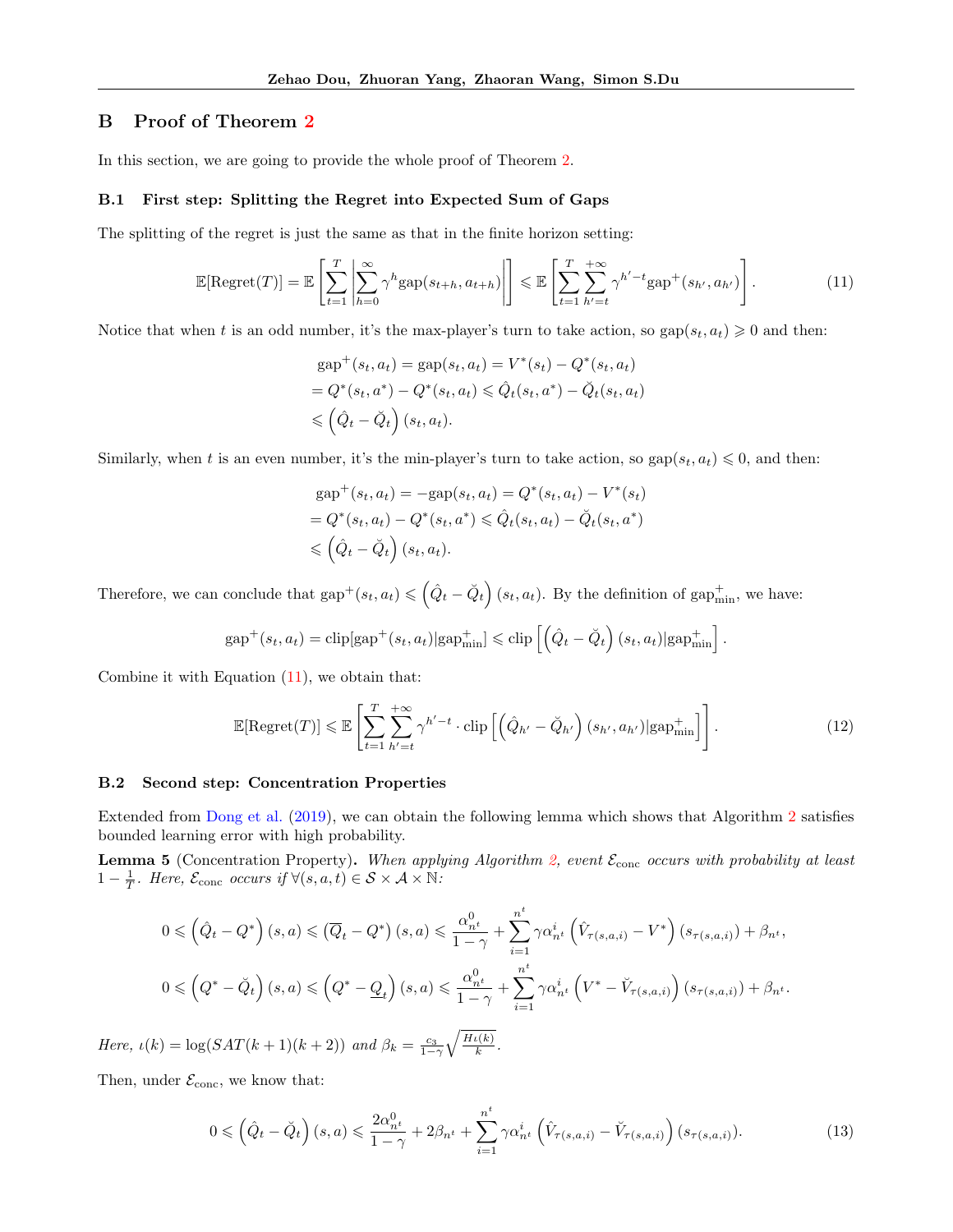#### <span id="page-13-0"></span>B.3 Third step: Peeling

Similar to Lemma [4,](#page-5-1) we upper bound the weighted sum of upper-lower gaps and then bound the counting number of gaps in different intervals, just like we did in the episodic setting.

<span id="page-13-1"></span>**Lemma 6** (Peeling Argument). Under the event  $\mathcal{E}_{conc}$ , the following holds for any weighted sequence  $\{\omega_t\}$  which satisfies:  $0 \leq \omega_t \leq \omega$ ,  $\sum_{t=1}^{+\infty} \omega_t \leq C$ .

$$
\sum_{t=1}^{+\infty} \omega_t \left( \hat{Q}_t - \check{Q}_t \right) (s_t, a_t) \leq \frac{\gamma^H C}{1 - \gamma} + \mathcal{O}\left( \frac{\sqrt{\omega SAHC \iota(C)} + \omega SA}{(1 - \gamma)^2} \right).
$$

After that, we classify the positive gaps into different intervals. Since all the positive gaps gap<sup>+</sup>(s, a)  $\in$  $[\mathrm{gap}^+_{\mathrm{min}}, 1/(1-\gamma))$  and this interval can be separated into  $N$  intervals

$$
\Lambda_n = [2^{n-1} \text{gap}_{\text{min}}^+, 2^n \text{gap}_{\text{min}}^+)
$$

where  $n = 1, 2, ..., N$ . Here,  $N = \lceil \log_2 \left( \frac{1}{\text{rank}} \right) \rceil$  $\left[\frac{1}{\text{gap}_{\min}^+(1-\gamma)}\right]$ . Under the event  $\mathcal{E}_{\text{conc}}$ , for  $n \in [N]$ , we define:

$$
C^{(n)} := \left| \left\{ t \in \mathbb{N}_+ \ : \left( \hat{Q}_t - \check{Q}_t \right) (s_t, a_t) \in \Lambda_n \right\} \right|.
$$

By using the sequence

$$
\omega_t^{(n)} := \mathbb{I}\left[\left(\hat{Q}_t - \breve{Q}_t\right)(s_t, a_t) \in \Lambda_n\right],
$$

<span id="page-13-4"></span>we can upper bound the  $C^{(n)}$  by using Lemma [6.](#page-13-1) **Lemma 7.** We can upper bound the  $C^{(n)}$  by:

$$
\mathcal{O}\left(\frac{SA}{4^n(\text{gap}_{\text{min}}^+)^2(1-\gamma)^4\log(1/\gamma)}\log\left(\frac{SAT}{(1-\gamma)\text{gap}_{\text{min}}^+}\right)\right)
$$

Finally, we come to our main theorem. According to Equation [\(12\)](#page-12-2), we know that: if the trajectory satisfies the  $\mathcal{E}_{\text{conc}}$  condition, then:

$$
\text{Regret}(T) \leq \frac{1}{1-\gamma} \sum_{t=1}^{+\infty} \text{clip} \left[ \left( \hat{Q}_t - \check{Q}_t \right) (s_t, a_t) | \text{gap}_{\text{min}}^+ \right] \leq \frac{1}{1-\gamma} \sum_{n=1}^N 2^n \text{gap}_{\text{min}}^+ C^{(n)} \leq \sum_{n=1}^N \mathcal{O} \left( \frac{SA}{2^n \text{gap}_{\text{min}}^+ (1-\gamma)^5 \log(1/\gamma)} \cdot \iota \right) = \mathcal{O} \left( \frac{SA}{\text{gap}_{\text{min}}^+ (1-\gamma)^5 \log(1/\gamma)} \cdot \iota \right). \tag{14}
$$

<span id="page-13-2"></span> $\big)$ .

Here,  $\iota = \log \left( \frac{SAT}{\cosh \left( 1 - \frac{F}{\cosh \left( 1 - \frac{F}{\cosh \left( 1 - \frac{F}{\cosh \left( 1 - \frac{F}{\cosh \left( 1 - \frac{F}{\cosh \left( 1 - \frac{F}{\cosh \left( 1 - \frac{F}{\cosh \left( 1 - \frac{F}{\cosh \left( 1 - \frac{F}{\cosh \left( 1 - \frac{F}{\cosh \left( 1 - \frac{F}{\cosh \left( 1 - \frac{F}{\cosh \left( 1 - \frac{F}{\cosh \left( 1 - \frac{F}{\cosh \$  $\overline{\text{gap}_{\text{min}}^+(1-\gamma)}$ is the logarithmic term on T. For the other trajectories outside  $\mathcal{E}_{\text{conc}}$ , we have a trivial upper bound:

<span id="page-13-3"></span>
$$
\text{Regret}(T) \leq \sum_{t=1}^{T} \sum_{h'=t}^{+\infty} \gamma^{h'-t} \cdot \left( \hat{Q}_{h'} - \check{Q}_{h'} \right) (s_{h'}, a_{h'}) \leq \sum_{t=1}^{T} \sum_{h'=t}^{+\infty} \frac{\gamma^{h'-t}}{1-\gamma} \leq \frac{T}{(1-\gamma)^2}.
$$
 (15)

Now we combine Equation  $(14)$  and Equation  $(15)$ , we obtain that:

$$
\mathbb{E}[\text{Regret}(T)] = \mathbb{E}\left[\sum_{t=1}^{T} \sum_{h'=t}^{+\infty} \gamma^{h'-t} \text{gap}(s_{h'}, a_{h'})\right]
$$
\n
$$
\leq \mathbb{P}(\overline{\mathcal{E}_{\text{conc}}}) \cdot \frac{T}{(1-\gamma)^2} + \mathbb{P}(\mathcal{E}_{\text{conc}}) \cdot \mathcal{O}\left(\frac{SA}{\text{gap}_{\min}^+(1-\gamma)^5 \log(1/\gamma)} \cdot \iota\right)
$$
\n
$$
\leq \mathcal{O}\left(\frac{SA}{\text{gap}_{\min}^+(1-\gamma)^5 \log(1/\gamma)} \cdot \iota\right).
$$
\n(16)

which comes from  $\mathbb{P}(\overline{\mathcal{E}_{\text{conc}}}) \leq 1/T$ . Theorem [2](#page-7-1) is proved and it provides us an upper bound which is logarithmically dependent on T.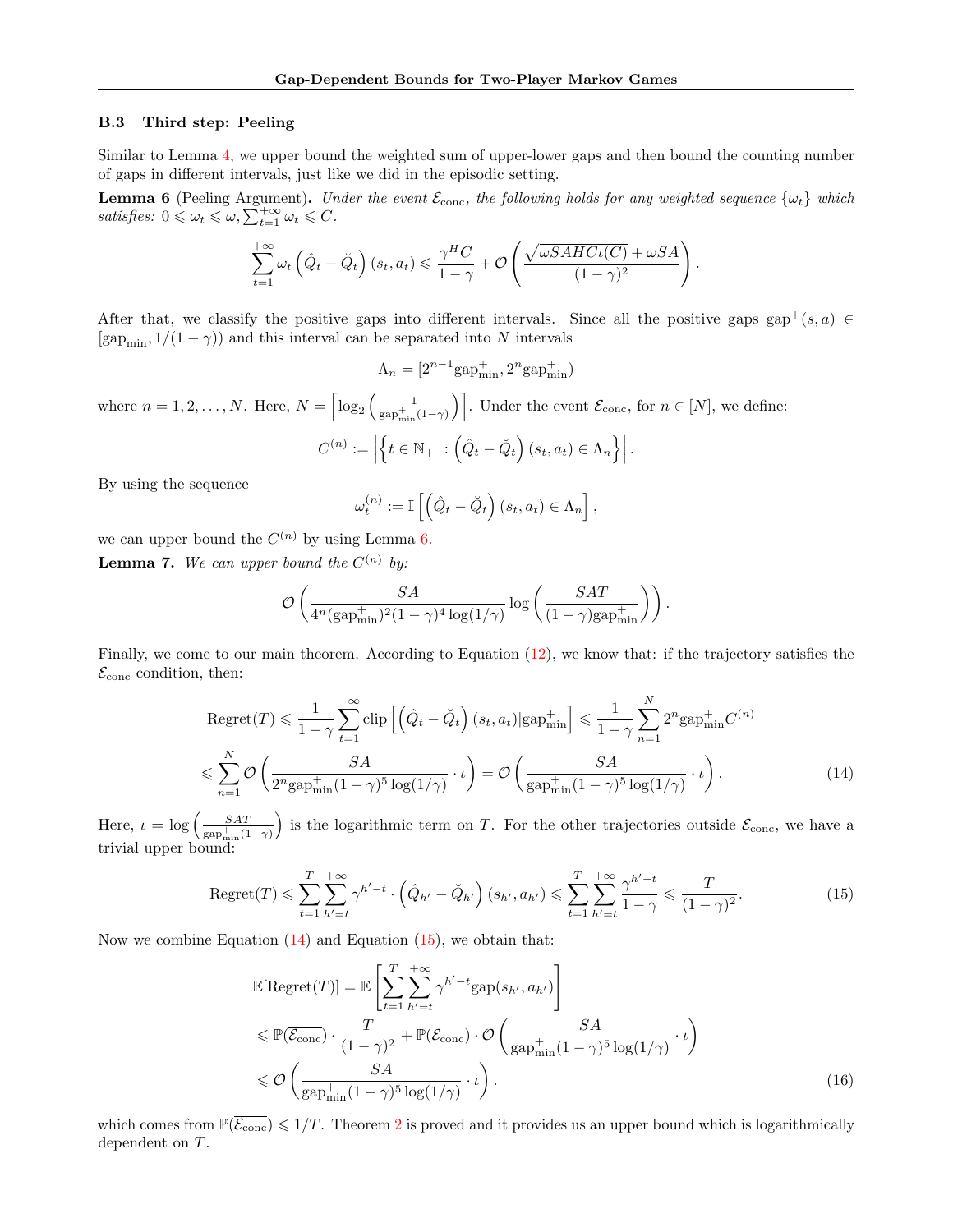### B.4 Proof of Lemma [6](#page-13-1)

By using the conclusion of Lemma [5,](#page-12-3) we know that:

$$
\sum_{t=1}^{+\infty} \omega_t \left( \hat{Q}_t - \check{Q}_t \right) (s_t, a_t) \leqslant \sum_{t=1}^{+\infty} \frac{2\omega_t \alpha_{n^t}^0}{1 - \gamma} + \sum_{t=1}^{+\infty} 2\omega_t \beta_{n^t} + \gamma \sum_{t=1}^{+\infty} \sum_{i=1}^{n^t} \omega_t \alpha_{n^t}^i \left( \hat{V}_{\tau(s,a,i)} - \check{V}_{\tau(s,a,i)} \right) (s_{\tau(s,a,i)}).
$$

Now, we analyze the three terms above one by one.

<span id="page-14-0"></span>
$$
\sum_{t=1}^{+\infty} \frac{2\omega_t \alpha_{n^t}^0}{1-\gamma} \leqslant \sum_{t=1}^{+\infty} \mathbb{I}[n^t = 0] \frac{2\omega}{1-\gamma} = \frac{2SA\omega}{1-\gamma},\tag{17}
$$

<span id="page-14-1"></span>
$$
\sum_{t=1}^{+\infty} \omega_t \beta_{n^t} = \sum_{s,a} \sum_{i=1}^{N(s,a)} \omega_{\tau(s,a,i)} \beta_i = \frac{c_3 \sqrt{H}}{1-\gamma} \sum_{s,a} \sum_{i=1}^{N(s,a)} \omega_{\tau(s,a,i)} \sqrt{\frac{\iota(i)}{i}}
$$
  

$$
\leq \frac{c_3 \sqrt{H}}{1-\gamma} \sum_{s,a} \sum_{i=1}^{C_{s,a}/\omega} \omega \sqrt{\frac{\iota(C)}{i}} \leq \frac{2c_3 \sqrt{H}}{1-\gamma} \sum_{s,a} \sqrt{C_{s,a} \omega \iota(C)} \leq \frac{2c_3}{1-\gamma} \sqrt{SAHC\omega \iota(C)}.
$$
 (18)

Here,  $C_{s,a} = \sum_{i=1}^{N(s,a)} \omega_{\tau(s,a,i)}$  is the partial sum of the sequence  $\{\omega_t\}$ , and therefore:

$$
\sum_{s,a} C_{s,a} \leqslant C.
$$

Equation [17](#page-14-0) and Equation [18](#page-14-1) stand for the first and second terms. Now we analyze the third term.

<span id="page-14-2"></span>
$$
\gamma \sum_{t=1}^{+\infty} \sum_{i=1}^{n^t} \omega_t \alpha_{n^t}^i \left( \hat{V}_{\tau(s,a,i)} - \check{V}_{\tau(s,a,i)} \right) (s_{\tau(s,a,i)})
$$
  
\n
$$
= \gamma \sum_{t=1}^{+\infty} \left( \hat{V}_t - \check{V}_t \right) (s_{t+1}) \sum_{i \ge n^t + 1} \omega_{\tau(s_t,a_t,i)} \alpha_i^{n^t}
$$
  
\n
$$
= \gamma \sum_{t=2}^{+\infty} \omega_t' \left( \hat{V}_t - \check{V}_t \right) (s_t) + \gamma \sum_{t=1}^{+\infty} \omega_{t+1}' \left( \hat{V}_t - \hat{V}_{t+1} \right) (s_{t+1}) + \gamma \sum_{t=1}^{+\infty} \omega_{t+1}' \left( \check{V}_{t+1} - \check{V}_t \right) (s_{t+1}).
$$
\n(19)

Here:

$$
\omega'_{t+1}:=\sum_{i\geqslant n^t+1}\omega_{\tau(s_t,a_t,i)}\alpha_i^{n^t}
$$

can be easily verified as a  $(C, (1+1/H)\omega)$ -sequence. By the update rule of Algorithm [2,](#page-6-0)  $\hat{Q}_t(s, a)$  is decreasing and  $\check{Q}_t(s, a)$  is increasing by t for  $\forall (s, a) \in S \times A$ . Therefore,  $(V)_t(s)$  is decreasing and  $\check{V}_t(s)$  is increasing by t for  $\forall s \in \mathcal{S}$ . Then:

$$
\gamma \sum_{t=1}^{+\infty} \omega'_{t+1} \left(\hat{V}_t - \hat{V}_{t+1}\right)(s_{t+1}) \leq \gamma (1+1/H)\omega \sum_{s} \sum_{t=1}^{+\infty} \left(\hat{V}_t - \hat{V}_{t+1}\right)(s) \leq \frac{\gamma (1+1/H)\omega S}{1-\gamma},
$$

and similarly:

$$
\gamma\sum_{t=1}^{+\infty}\omega'_{t+1}\left(\breve{V}_{t+1}-\breve{V}_{t}\right)(s_{t+1})\leqslant \gamma(1+1/H)\omega\sum_{s}\sum_{t=1}^{+\infty}\left(\breve{V}_{t+1}-\breve{V}_{t}\right)(s)\leqslant\frac{\gamma(1+1/H)\omega S}{1-\gamma}.
$$

Therefore, Equation [\(19\)](#page-14-2) leads to:

$$
\gamma \sum_{t=1}^{+\infty} \sum_{i=1}^{n^t} \omega_t \alpha_{n^t}^i \left( \hat{V}_{\tau(s,a,i)} - \check{V}_{\tau(s,a,i)} \right) \left( s_{\tau(s,a,i)} \right) \leq \gamma \sum_{t=2}^{+\infty} \omega_t' \left( \hat{Q}_t - \check{Q}_t \right) \left( s_t, a_t \right) + \frac{2\gamma (1+1/H)\omega S}{1-\gamma}.
$$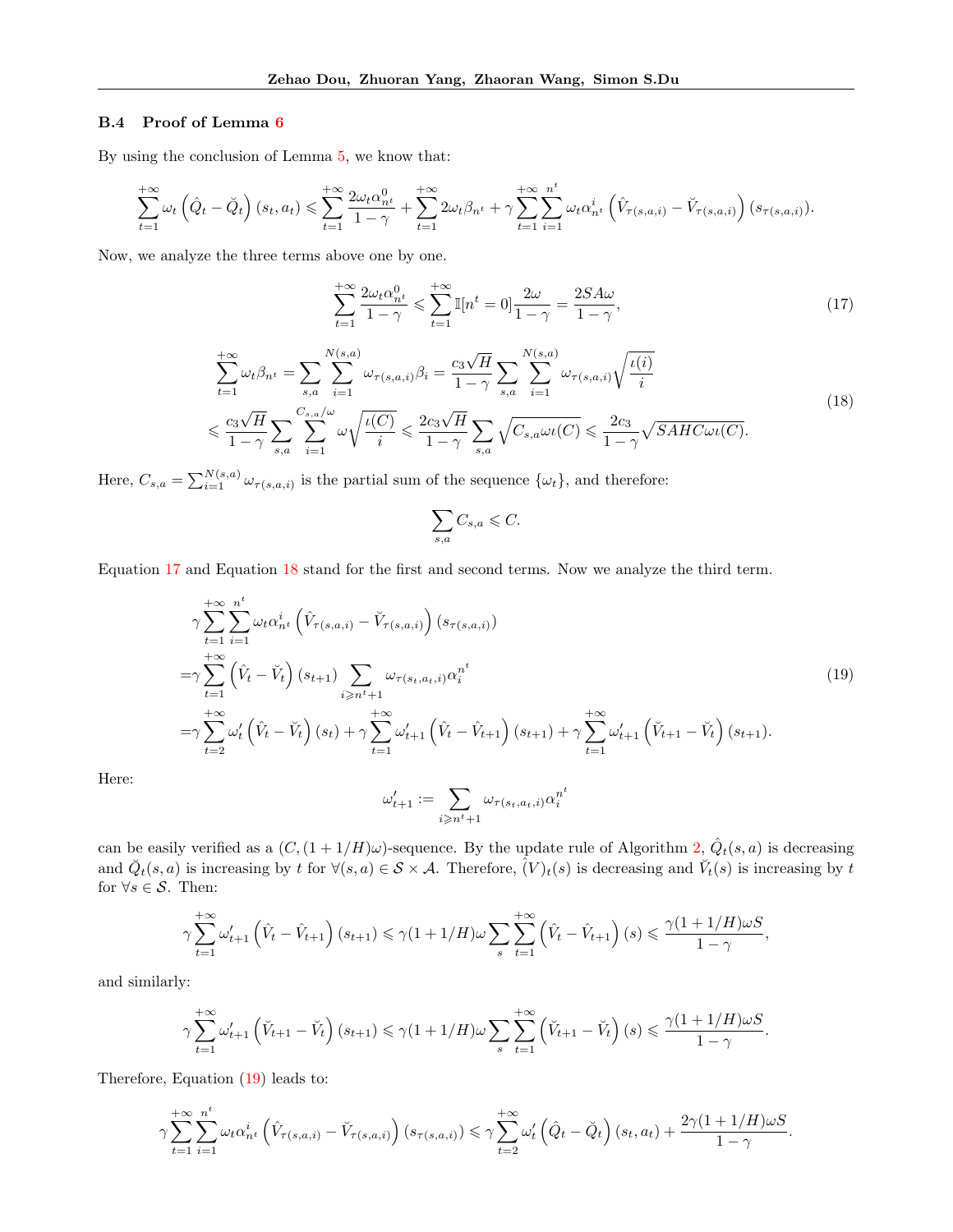After combining with Equation [\(17\)](#page-14-0) and Equation [\(18\)](#page-14-1), we obtain that:

$$
\sum_{t=1}^{+\infty} \omega_t \left( \hat{Q}_t - \check{Q}_t \right) (s_t, a_t)
$$
\n
$$
\leqslant \frac{2SA\omega}{1-\gamma} + \frac{2c_3}{1-\gamma} \sqrt{SAHC\omega \iota(C)} + \frac{2\gamma(1+1/H)\omega S}{1-\gamma} + \gamma \sum_{t=2}^{+\infty} \omega_t' \left( \hat{Q}_t - \check{Q}_t \right) (s_t, a_t)
$$
\n
$$
= \mathcal{O}\left(\frac{SA\omega + \sqrt{SAHC\omega \iota(C)}}{1-\gamma} \right) + \gamma \sum_{t=2}^{+\infty} \omega_t' \left( \hat{Q}_t - \check{Q}_t \right) (s_t, a_t).
$$

We can repeat this unrolling argument for H times, and get a  $(C, (1 + 1/H)^H \omega \leqslant e\omega)$ -sequence  $\{\omega_t^{(H)}\}_{t \geqslant H+1}$ . Then, we get the following result.

$$
\sum_{t=1}^{+\infty} \omega_t \left( \hat{Q}_t - \check{Q}_t \right) (s_t, a_t)
$$
\n
$$
= \sum_{h=1}^H \gamma^h \mathcal{O} \left( \frac{SA\omega + \sqrt{SAHC\omega \iota(C)}}{1 - \gamma} \right) + \gamma^H \sum_{t=H+1}^{+\infty} \omega_t^{(H)} \left( \hat{Q}_t - \check{Q}_t \right) (s_t, a_t)
$$
\n
$$
\leq \frac{1}{1 - \gamma} \cdot \mathcal{O} \left( \frac{SA\omega + \sqrt{SAHC\omega \iota(C)}}{1 - \gamma} \right) + \frac{\gamma^H}{1 - \gamma} \sum_{t=H+1}^{+\infty} \omega_t^{(H)}
$$
\n
$$
= \mathcal{O} \left( \frac{SA\omega + \sqrt{SAHC\omega \iota(C)}}{(1 - \gamma)^2} \right) + \frac{\gamma^H C}{1 - \gamma},
$$

which comes to our conclusion.

### B.5 Proof of Lemma [7](#page-13-4)

Since  $C^{(n)} = \sum_{t=1}^{+\infty} \omega_t^{(n)}$  and  $\{\omega_t^{(n)}\}$  is a  $(C^{(n)}, 1)$ -sequence. According to Lemma [6,](#page-13-1)

$$
(2^{n-1}\text{gap}_{\text{min}}^+) \cdot C^{(n)} \leq \sum_{t=1}^{+\infty} \omega_t^{(n)} \left(\hat{Q}_t - \breve{Q}_t\right) (s_t, a_t) \leq \mathcal{O}\left(\frac{SA + \sqrt{SAHC^{(n)}\iota(C^{(n)})}}{(1-\gamma)^2}\right) + \frac{\gamma^HC^{(n)}}{1-\gamma}
$$

$$
= \frac{\text{gap}_{\text{min}}^+}{2}C^{(n)} + \mathcal{O}\left(\frac{SA + \sqrt{SAHC^{(n)}\iota(C^{(n)})}}{(1-\gamma)^2}\right).
$$

Here, we use the fact that  $\gamma^H = \frac{\text{gap}_{\min}^+(1-\gamma)}{2}$ . Denote  $C^{(n)} = SAC'$ , then:

$$
(2^{n-2}\text{gap}_{\text{min}}^+) \cdot C^{(n)} \leqslant (2^{n-1} - \frac{1}{2})\text{gap}_{\text{min}}^+ C^{(n)} \leqslant O\left(\frac{SA + \sqrt{SAHC^{(n)}\iota(C^{(n)})}}{(1-\gamma)^2}\right)
$$

$$
\Rightarrow (2^{n-2}\text{gap}_{\text{min}}^+) \cdot C' \leqslant O\left(\frac{1 + \sqrt{HC'\iota(C^{(n)})}}{(1-\gamma)^2}\right) \leqslant O\left(\frac{1 + \sqrt{HC'\log(SATC')}}{(1-\gamma)^2}\right).
$$

After solving the inequality above, we obtain that:

$$
C' \leqslant \mathcal{O}\left(\frac{\log\left(\frac{SAT}{\text{gap}_{\min}^+(1-\gamma)}\right)}{4^n(\text{gap}_{\min}^+)^2(1-\gamma)^4\log(1/\gamma)}\right).
$$

Therefore,

$$
C^{(n)}\leqslant \mathcal{O}\left(\frac{SA}{4^n(\text{gap}^+_{\min})^2(1-\gamma)^4\log(1/\gamma)}\cdot \log\left(\frac{SAT}{\text{gap}^+_{\min}(1-\gamma)}\right)\right),
$$

which comes to our conclusion.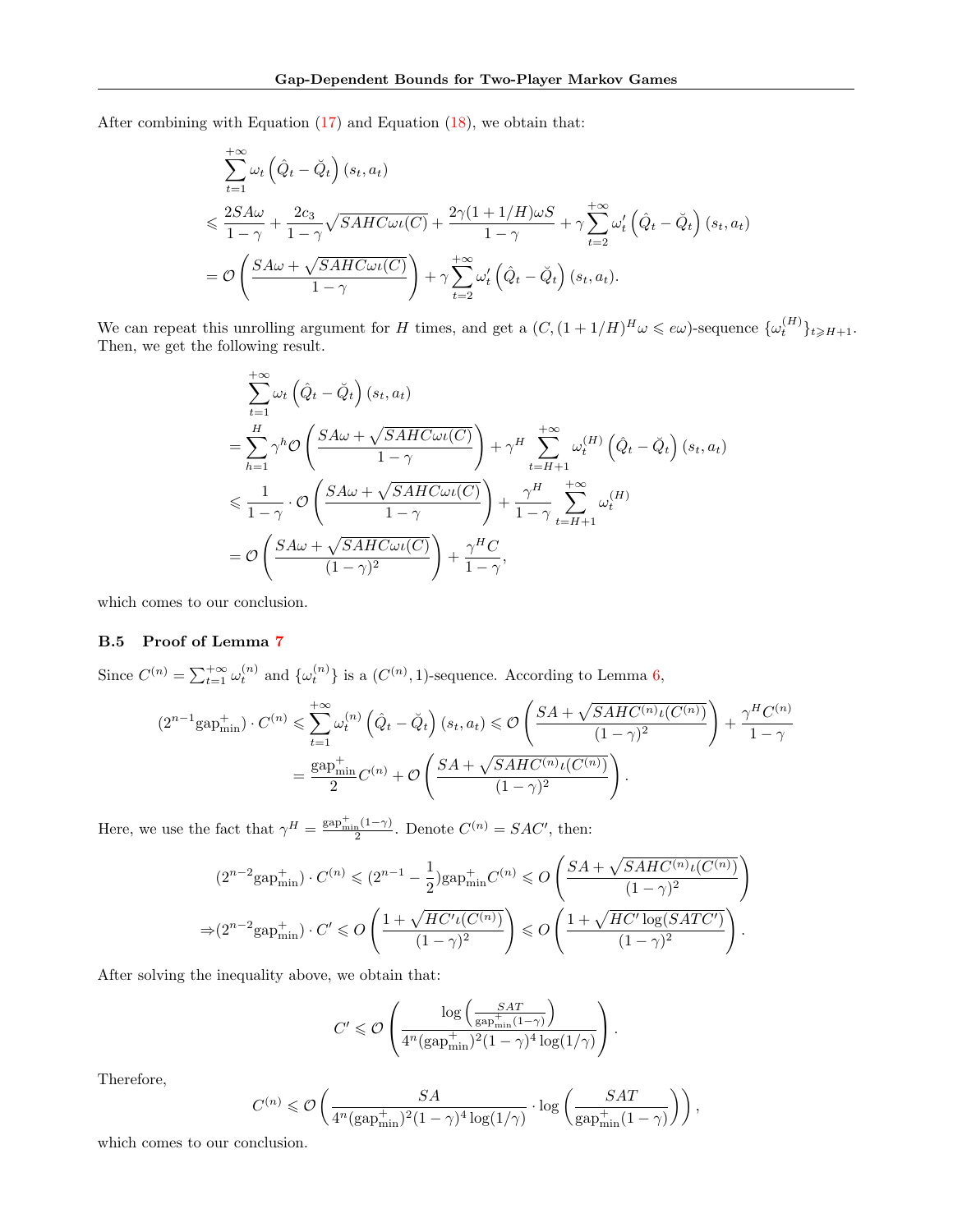## C Independent Setting and Algorithm for 2-TBSG with Linear Function Expression

In the independent setting, we do not have a central controller who controls both players. We can only control the max-player and play against the min-player whose policies are arbitrary but potentially adversarial. Since we only control the max-player, our goal is not to learn a Nash Equilibrium, but to maximize the reward of the max-player. Because of the differences between the centralized setting and the independent setting, we are going to redefine the gaps and regret functions in this section.

Since we can not get access to the min-player's policies and the Markov model of the game a priori, we are interested in the exploitability of max-player:

$$
\text{Explicit}(\pi^k, \mu^k) := V_1^{\dagger, \mu^k}(s_1^k) - V_1^{\pi^k, \mu^k}(s_1^k),
$$

which measures how much better the max-player can perform. Then, the cumulative regret can be defined as the sum of exploitability in different episodes:

Regret<sub>$$
\mu
$$</sub>(K) :=  $\sum_{k=1}^{K}$  Explicit $(\pi^{k}, \mu^{k})$  =  $\sum_{k=1}^{K}$  $(V_{1}^{\dagger, \mu^{k}}(s_{1}^{k}) - V_{1}^{\pi^{k}, \mu^{k}}(s_{1}^{k}))$ .

Also, we need to redefine the gap. Previously, the gap is defined as  $\text{gap}_h(s, a) = |V_h^*(s) - Q_h^*(s, a)|$  and  $\text{gap}_{\text{min}}^+ := \min_{h,s,a} \{ \text{gap}_h(s,a) > 0 \}.$  However, in the independent setting, we can not control the min-player so it is not suitable to only consider  $(\pi, \mu) = (\pi^*, \mu^*)$  since the Nash Equilibrium point is our final target. In order to measure the gap caused by max-player, we define:

$$
gap_h^{\mu}(s, a) = |V_h^{\dagger, \mu}(s) - Q_h^{\dagger, \mu}(s, a)|.
$$

Here, we still need the absolute value since  $V^{\dagger,\mu}_h(s) - Q^{\dagger,\mu}_h(s,a)$  is non-negative when h is an odd number (and it's the max-player's turn to take action) while non-positive when  $h$  is an even number. The minimal gap can be obtained after taking minimum over all the  $(h, s, a)$  tuples and all possible pure strategy  $\mu$ :

$$
gap^+_{\min} := \min_{\mu, h, s, a} \{ gap_h^{\mu}(s, a) > 0 \}.
$$

Notice that the total number of pure strategies is finite, so the minimal gap above is positive and well-defined. Similar as the LSVI-2TBSG algorithm, we introduce a new variable  $w_h^k$ , which is the upper estimation of  $\theta_h^*$ in the k-th episode. Here, we do not need the lower estimation  $\underline{w}_h^k$  since the min-player's policy is beyond our control. In each episode, the  $w_h^k$  is computed by solving the following regularized least-square problem:

$$
w_h^k \leftarrow \arg \min_{w \in \mathbb{R}^d} \lambda \|w\|^2 + \sum_{i=1}^{k-1} \left[ \phi(s_h^i, a_h^i)^\top w - r_h(s_h^i, a_h^i) - \overline{V}_{h+1}^k(s_{h+1}^i) \right]^2.
$$

Actually, it can be solved as:

$$
w_h^k = (\Lambda_h^k)^{-1} \sum_{i=1}^{k-1} \phi(s_h^i, a_h^i) \left[ r_h(s_h^i, a_h^i) + \overline{V}_{h+1}^k(s_{h+1}^i) \right],
$$

where  $\Lambda_h^k = \sum_{i=1}^{k-1} \phi(s_h^i, a_h^i) \phi(s_h^i, a_h^i)^\top + \lambda I$ . Then, we update the estimated Q-values by:

$$
\overline{Q}_h^k(s, a) = \min(2H, \phi(s, a)^\top \overline{w}_h^k + \beta \cdot T(s, a)),
$$

where  $T(s,a) = \sqrt{\phi(s,a)^{\top}(\Lambda_h^k)^{-1}\phi(s,a)}$  is the UCB term. We leave the pseudo-code of the algorithm to the appendix.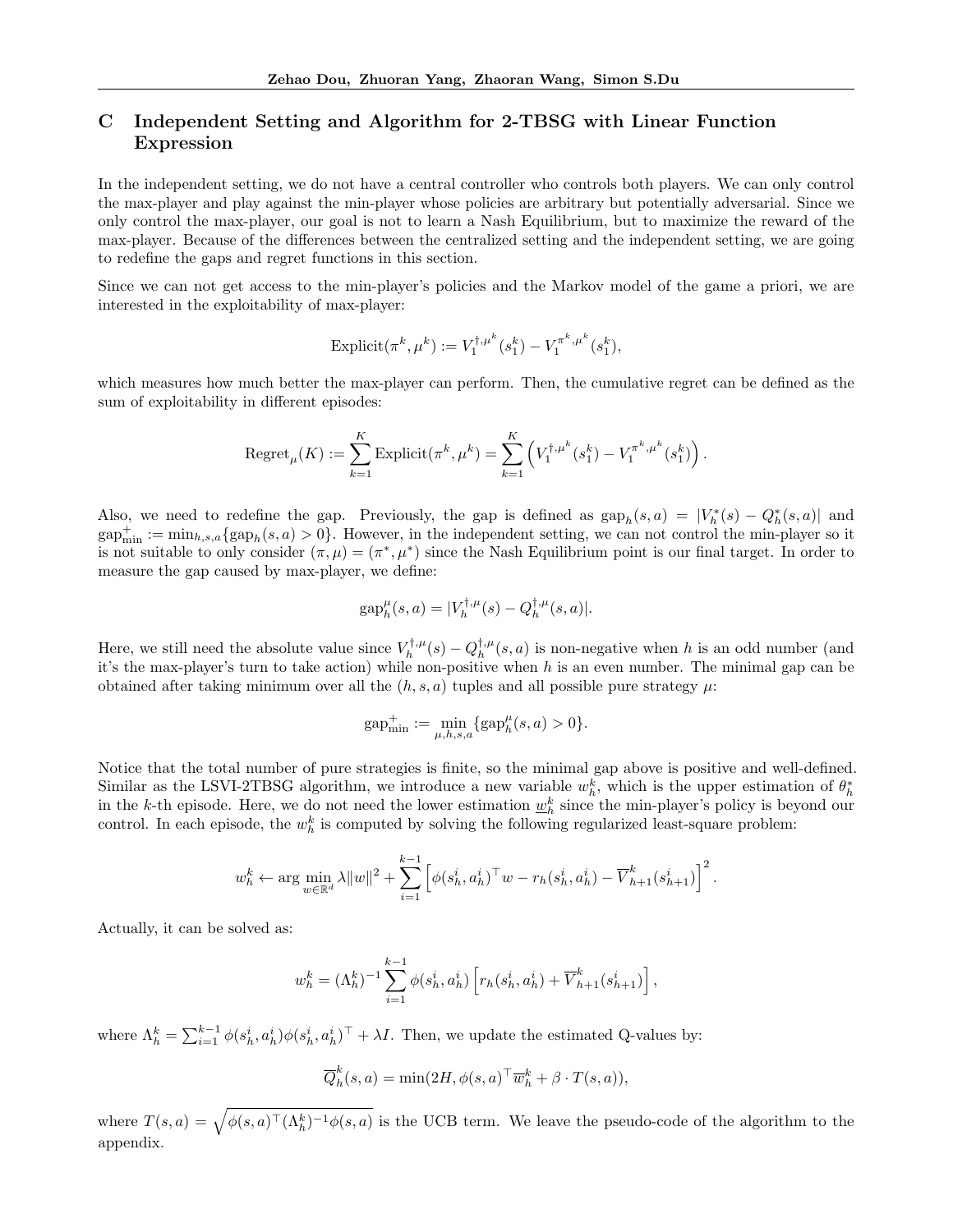#### C.1 Main Theorem for the Independent Setting

In this section, we propose the main theorem under the linear function expression assumption in the independent setting. The expected cumulative regret can be upper bounded by a logarithmic term:

Theorem 4 (Main Theorem 4: Logarithmic Regret Bound of LSVI-2TBSG (Independent)). Under Assumption [1,](#page-7-0) after using LSVI-2TBSG algorithm (independent)

$$
\mathbb{E}[\text{Regret}(K)] \leq 1 + \frac{Cd^3H^5\log(16dK^2(K+1)H^3)}{\text{gap}_{\text{min}}^+}\iota,
$$

where  $\iota = \log \left( \frac{Cd^3H^4 \log(4dKH)}{( \text{gap}_{\text{min}}^+)^2} \right)$  is a logarithmic term.

We provide a logarithmic regret upper bound for 2-TBSG under the linear MDP assumption, in both centralized and independent settings. To the best of our knowledge, this is the very first gap dependent upper bound for 2-TBSG, which makes our results novel and complete.

## D Proofs for 2-TBSG with Linear Function Expression

In this section, we will give a theoretical proof on the Theorem [3.](#page-8-9) First, we prove some common lemmas of both settings.

#### D.1 Concentration Properties

The concentration property is important in controlling the fluctuations through the iterations. First, we introduce the following three lemmas proposed by [Jin et al.](#page-9-9) [\(2019\)](#page-9-9).

<span id="page-17-0"></span>**Lemma 8** (Lemma B.3 of [Jin et al.](#page-9-9) [\(2019\)](#page-9-9)). Under Assumption [1,](#page-7-0) there exists an absolute constant C that is independent of  $c_\beta$ , such that with probability at least  $1-p$ , the following event  $\mathcal{E}_{cone}$  holds: For centralized setting,

$$
\forall (k, h) \in [K] \times [2H]: \quad \left\| \sum_{i=1}^{k-1} \phi_h^i [\overline{V}_{h+1}^k(s_{h+1}^i) - \mathbb{P}_h \overline{V}_{h+1}^k(s_h^i, a_h^i)] \right\|_{(\Lambda_h^k)^{-1}} \leq C \cdot dH \sqrt{\theta},
$$

$$
\left\| \sum_{i=1}^{k-1} \phi_h^i [\underline{V}_{h+1}^k(s_{h+1}^i) - \mathbb{P}_h \underline{V}_{h+1}^k(s_h^i, a_h^i)] \right\|_{(\Lambda_h^k)^{-1}} \leq C \cdot dH \sqrt{\theta},
$$

For the independent setting,

$$
\forall (k,h) \in [K] \times [2H]: \quad \left\| \sum_{i=1}^{k-1} \phi_h^i [\overline{V}_{h+1}^k(s_{h+1}^i) - \mathbb{P}_h \overline{V}_{h+1}^k(s_h^i, a_h^i)] \right\|_{(\Lambda_h^k)^{-1}} \leqslant C \cdot dH \sqrt{\theta},
$$

where  $\theta = \log[2(1+c_{\beta})dT/p]$  and  $\Lambda_h^k = \phi(s_h^k, a_h^k)$ .

By using Lemma [8,](#page-17-0) we can upper bound the difference between the optimal Q-function values and the Q-function values proposed by Algorithm [3.](#page-23-0)

<span id="page-17-1"></span>**Lemma 9** (Lemma B.4 of [Jin et al.](#page-9-9) [\(2019\)](#page-9-9)). For any fixed policy  $\pi$ , with the event  $\mathcal{E}_{\text{conc}}$  holds, we can conclude that  $\forall (s, a, h, k) \in S \times A \times [2H] \times [K]$ : For centralized setting:

$$
\langle \phi(s, a), \overline{w}_h^k \rangle - Q_h^{\pi}(s, a) = \mathbb{P}_h(\overline{V}_{h+1}^k - V_{h+1}^{\pi})(s, a) + \overline{\Delta}_h^k(s, a)
$$
  

$$
\langle \phi(s, a), \underline{w}_h^k \rangle - Q_h^{\pi}(s, a) = \mathbb{P}_h(\underline{V}_{h+1}^k - V_{h+1}^{\pi})(s, a) + \underline{\Delta}_h^k(s, a).
$$

Here,  $|\overline{\Delta}_h^k|$  $\big|\phi_h^k(s,a)|,|\Delta_h^k(s,a)|\leqslant \beta \sqrt{\phi(s,a)^\top (\Lambda_h^k)^{-1}\phi(s,a)}$ . If we make  $\pi=(\pi^*,\mu^*)$ , we have:

$$
\langle \phi(s,a), \overline{w}_h^k \rangle - Q_h^*(s,a) = \mathbb{P}_h(\overline{V}_{h+1}^k - V_{h+1}^*)(s,a) + \overline{\Delta}_h^k(s,a)
$$
  

$$
\langle \phi(s,a), \underline{w}_h^k \rangle - Q_h^*(s,a) = \mathbb{P}_h(\underline{V}_{h+1}^k - V_{h+1}^*)(s,a) + \underline{\Delta}_h^k(s,a),
$$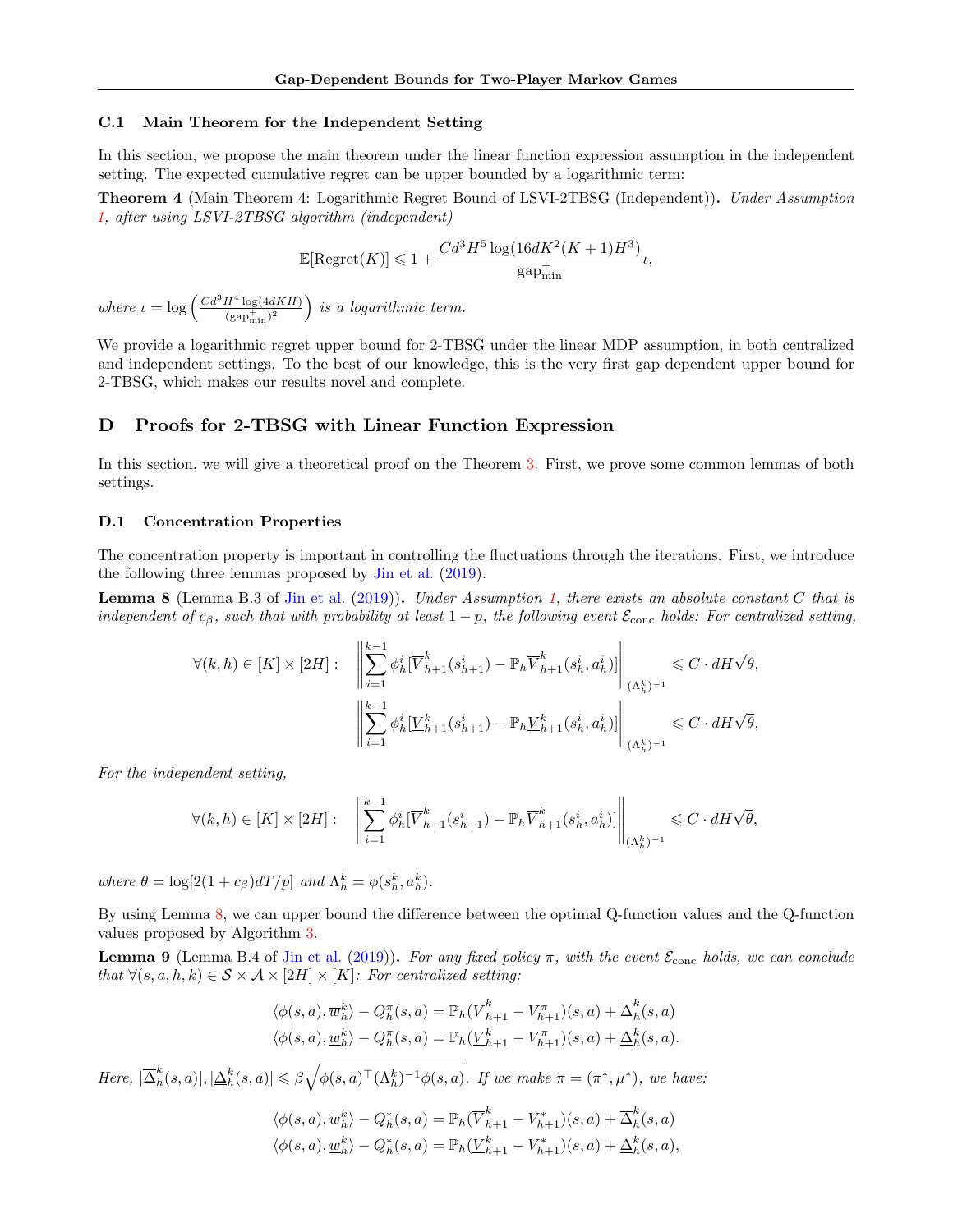and therefore,

$$
\langle \phi(s,a), \overline{w}_h^k \rangle - \langle \phi(s,a), \underline{w}_h^k \rangle = \mathbb{P}_h(\overline{V}_{h+1}^k - \underline{V}_{h+1}^k)(s,a) + \overline{\Delta}_h^k(s,a) - \underline{\Delta}_h^k(s,a).
$$

For the independent setting:

$$
\langle \phi(s, a), w_h^k \rangle - Q_h^{\pi}(s, a) = \mathbb{P}_h(\overline{V}_{h+1}^k - V_{h+1}^{\pi})(s, a) + \overline{\Delta}_h^k(s, a)
$$

where  $|\overline{\Delta}_h^k|$  $\big\vert h^k_{h}(s,a) \big\vert \leqslant \beta \sqrt{ \phi(s,a)^\top (\Lambda^k_{h})^{-1} \phi(s,a) }.$  If we make  $\pi = (\text{br}(\mu^k),\mu^k) := (\dagger, \mu^k)$  and  $\pi = (\pi^*, \mu^*),$  we have:

$$
\langle \phi(s,a), w_h^k \rangle - Q_h^{\dagger,\mu^k}(s,a) = \mathbb{P}_h(\overline{V}_{h+1}^k - V_{h+1}^{\dagger,\mu^k})(s,a) + \overline{\Delta}_h^k(s,a),
$$
  

$$
\langle \phi(s,a), w_h^k \rangle - Q_h^*(s,a) = \mathbb{P}_h(\overline{V}_{h+1}^k - V_{h+1}^*)(s,a) + \overline{\Delta}_h^k(s,a).
$$

Finally, by using the method of induction, we obtain the following lemma, which shows that for centralized setting,  $\overline{Q}$ , Q are the upper and lower bounds of  $Q^*$  respectively. For the independent setting,  $\overline{Q}$  is the upper bound for every  $Q^{\dagger,\mu^k}$ .

<span id="page-18-0"></span>**Lemma 10** (Lemma B.5 of [Jin et al.](#page-9-9) [\(2019\)](#page-9-9)). On the event  $\mathcal{E}_{\text{conc}}$  proposed in Lemma [8,](#page-17-0) we have: for the centralized setting,  $\forall (s, a, h, k) \in S \times A \times [2H] \times [K]$ :

$$
\overline{Q}_h^k(s, a) \geqslant Q_h^*(s, a) \geqslant \underline{Q}_h^k(s, a).
$$

For the independent setting,  $\forall (s, a, h, k) \in S \times A \times [2H] \times [K]$ :

$$
\overline{Q}_h^k(s, a) \geq Q_h^{\dagger, \mu^k}(s, a) \geq Q_h^*(s, a).
$$

We also need the following technical lemma.

<span id="page-18-2"></span>**Lemma 11** (Lemma 6.5 of [He et al.](#page-9-7) [\(2020\)](#page-9-7)). When  $\lambda = 1$ , for any subset  $C = \{c_1, c_2, \ldots, c_k\} \subseteq [K]$  and any  $h \in [2H]$ , we have:

$$
\sum_{i=1}^{k} (\phi_h^{c_i})^{\top} (\Lambda_h^{c_i})^{-1} \phi_h^{c_i} \leq 2d \log(1+k).
$$

#### D.2 Classifying Positive Gaps into Intervals (Centralized version)

Consider the term  $\overline{Q}_h^k$  $\frac{k}{h}(s_h^k,a_h^k)-\underline{Q}_h^k$  ${}_{h}^{k}(s_{h}^{k}, a_{h}^{k})$ . Under the event  $\mathcal{E}_{\text{conc}}$ , when h is odd:

$$
\begin{aligned} \text{gap}^+_h(s_h^k,a_h^k) &= V^*_h(s_h^k) - Q^*_h(s_h^k,a_h^k) \leqslant Q^*_h(s_h^k,a^*) - \underline{Q}_h^k(s_h^k,a_h^k) \\ & \leqslant \overline{Q}_h^k(s_h^k,a^*) - \underline{Q}_h^k(s_h^k,a_h^k) \leqslant \overline{Q}_h^k(s_h^k,a_h^k) - \underline{Q}_h^k(s_h^k,a_h^k) \end{aligned}
$$

and when h is even:

$$
\begin{split} \text{gap}^+_h(s^k_h,a^k_h) = Q^*_h(s^k_h,a^k_h) - V^*_h(s^k_h) \leqslant Q^*_h(s^k_h,a^k_h) - Q^*_h(s^k_h,a^*) \\ \leqslant \overline{Q}^k_h(s^k_h,a^k_h) - \underline{Q}^k_h(s^k_h,a^*) \leqslant \overline{Q}^k_h(s^k_h,a^k_h) - \underline{Q}^k_h(s^k_h,a^k_h). \end{split}
$$

Here, we've applied Lemma [10,](#page-18-0) and the way of choosing  $a_h^k$ . Since for  $\forall (s, a, h, k) \in S \times A \times [2H] \times [K]$ , the gap<sup>+</sup> $(s_h^k, a_h^k) \leq \overline{Q}_h^k$  $h_h^k(s_h^k, a_h^k) - Q_h^k(s_h^k, a_h^k) \le 2H$ . So we can classify all these gaps into different intervals.  $\frac{\partial}{\partial \alpha} h^{(b)}(b, b, a_h) \leq \frac{\partial}{\partial h^{(b)}} h^{(b)}, a_h$   $\leq$  211. So we can easily an energy suppose the definition of  $\frac{\partial}{\partial p_{\text{min}}^+}$ , if one gap  $\frac{\partial}{\partial p_h^+}(s_h^k, a_h^k)$  belongs to  $[0, \frac{\partial}{\partial p_{\text{min}}^+}]$ , then it must be 0 the other gaps, we divide them into N different intervals  $\left[\text{gap}^+_{\text{min}}, 2\text{gap}^+_{\text{min}}\right), \ldots, \left[2^{N-1}\text{gap}^+_{\text{min}}\right], 2^N\text{gap}^+_{\text{min}}\right)$ . Here,  $N = \lceil \log_2(2H/\text{gap}_{\text{min}}^+) \rceil$ . Then, we obtain the following conclusion:

<span id="page-18-1"></span>
$$
\mathbb{E}[\text{Regret}(K)] \leqslant \sum_{k=1}^{K} \mathbb{E}\left[\sum_{h=1}^{2H} \text{gap}_h^+(s_h^k, a_h^k)\right] \leqslant \sum_{h=1}^{2H} \mathbb{E}\left[\sum_{n=1}^{N} 2^n \text{gap}_{\text{min}}^+ \cdot \mathcal{T}_h^{(n)}\right].\tag{20}
$$

where  $\mathcal{T}_k^{(n)} = \sum_{k=1}^K \mathbb{I}\left[\text{gap}_h^+(s_h^k, a_h^k) \in [2^{n-1}\text{gap}_{\text{min}}^+, 2^n\text{gap}_{\text{min}}^-\right],$  which is the number of positive gaps at the h-th step that belongs to the interval  $[2^{n-1}$ gap $_{\text{min}}^+$ ,  $2^n$ gap $_{\text{min}}^+$ ) during the first K episodes.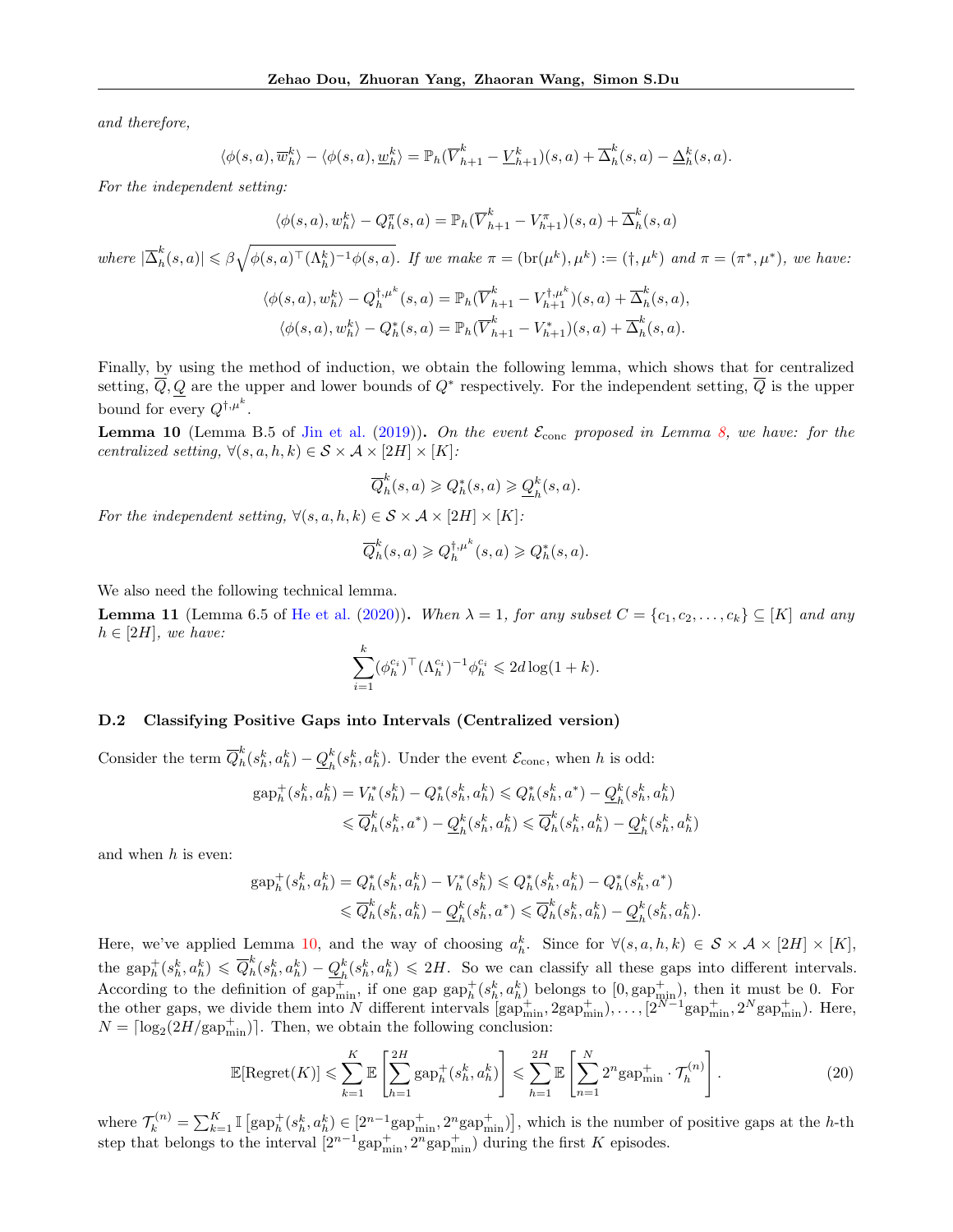## D.3 Classifying Positive Gaps into Intervals (Independent version)

For the independent setting, notice that:

$$
\mathbb{E}[\mathrm{Regret}_{\mu}(K)] = \sum_{k=1}^{K} \mathbb{E}\left[V_1^{\dagger,\mu^k}(s_1^k) - V_1^{\pi^k,\mu^k}(s_1^k)\right] = \sum_{k=1}^{K} \mathbb{E}\left[\sum_{\substack{1 \leq h \leq 2H \\ h \text{ odd}}} \mathrm{gap}_{h}^{\mu}(s_h^k, a_h^k)|\pi^k, \mu^k\right].
$$

Consider the term  $\overline{Q}_h^k$  $h_k^k(s_h^k, a_h^k) - Q_h^*(s_h^k, a_h^k)$ . Under the event  $\mathcal{E}_{\text{conc}}$ , when h is odd:

$$
gap_h^{\mu}(s_h^k, a_h^k) = V_h^{\dagger,\mu^k}(s_h^k) - Q_h^{\dagger,\mu^k}(s_h^k, a_h^k) = Q_h^{\dagger,\mu^k}(s_h^k, \hat{a}) - Q_h^{\dagger,\mu^k}(s_h^k, a_h^k)
$$
  

$$
\leq \overline{Q}_h^k(s_h^k, \hat{a}) - Q_h^*(s_h^k, a_h^k) \leq \overline{Q}_h^k(s_h^k, a_h^k) - Q_h^*(s_h^k, a_h^k).
$$

Here, we've applied Lemma [10,](#page-18-0) and the way of choosing  $a_h^k$ . Since in the regret decomposition above, we only need the gap with odd steps, we have:

$$
\mathbb{E}[\text{Regret}(K)] \leqslant \sum_{k=1}^{K} \mathbb{E}\left[\sum_{h=1}^{2H} \left(\overline{Q}_h^k(s_h^k, a_h^k) - Q_h^*(s_h^k, a_h^k)\right)\right].
$$

Since for  $\forall (s, a, h, k) \in S \times A \times [2H] \times [K]$ , the  $\text{gap}_h^{\mu}(s_h^k, a_h^k) \leq \overline{Q}_h^k$  $\hat{h}_{h}^{k}(s_{h}^{k},a_{h}^{k}) - Q_{h}^{*}(s_{h}^{k},a_{h}^{k}) \le 2H$ when h is an odd number. So we can classify all these non-zero gaps into  $N$  different intervals  $[\text{gap}_{\text{min}}^+, 2\text{gap}_{\text{min}}^+, \dots, [2^{N-1}\text{gap}_{\text{min}}^+, 2^N\text{gap}_{\text{min}}^+]$ . Here,  $N = \lceil \log_2(2H/\text{gap}_{\text{min}}^+) \rceil$ . Then, we obtain the following conclusion:

<span id="page-19-0"></span>
$$
\mathbb{E}[\text{Regret}(K)] \leqslant \sum_{k=1}^{K} \mathbb{E} \left[ \sum_{\substack{1 \leqslant h \leqslant 2H \\ h \text{ odd}}} \text{gap}_{h}^{\mu}(s_{h}^{k}, a_{h}^{k}) \right] \leqslant \sum_{h=1}^{2H} \mathbb{E} \left[ \sum_{n=1}^{N} 2^{n} \text{gap}_{\text{min}}^{+} \cdot \mathcal{T}_{h}^{(n)} \right]. \tag{21}
$$

where  $\mathcal{T}_k^{(n)} = \sum_{k=1}^K \mathbb{I}\left[\text{gap}_h^{\mu}(s_k^k, a_k^k) \in [2^{n-1}\text{gap}_{\text{min}}^+, 2^n\text{gap}_{\text{min}}^+), h \text{ is odd}\right]$ , which is the number of positive gaps at the h-th step that belongs to the interval  $[2^{n-1}$ gap $_{\min}^+$ ,  $2^n$ gap $_{\min}^+$ ) during the first K episodes. In the next two sections, we will upper bound the counting number  $\mathcal{T}_h^{(n)}$  $h^{(n)}$ , which is the final step of our proof. By using Equation [\(20,](#page-18-1) [21\)](#page-19-0), we can upper bound the expected total regret in both centralized and independent settings.

## D.4 Upper Bounding the Counting Number (Centralized version)

For a fixed  $h \in [2H]$  and  $n \leq \lceil \log_2(2H/\text{gap}_{\text{min}}^+) \rceil$ , we will upper bound the  $\mathcal{T}_k^{(n)}$  $\mathcal{E}_k^{(n)}$ . Under  $\mathcal{E}_{\text{conc}}$ , denote:

$$
\{k \in [K] : \operatorname{gap}_h^+(s_h^k, a_h^k) \in [2^{n-1}\operatorname{gap}_{\min}^+, 2^n \operatorname{gap}_{\min}^+) \} = \{k_1, k_2, \dots, k_t\} := \mathcal{D},
$$

where  $t = \mathcal{T}_h^{(n)}$  $b_h^{(n)}$ , then consider the sum  $\sum_{i=1}^t [\overline{Q}_h^k]$  $\frac{k}{h}(s_h^k,a_h^k)-\underline{Q}_h^k$  $\binom{k}{h}(s_h^k, a_h^k)$ . On one hand, this sum has a lower bound:

<span id="page-19-1"></span>
$$
\sum_{k\in\mathcal{D}}[\overline{Q}_h^k(s_h^k, a_h^k) - \underline{Q}_h^k(s_h^k, a_h^k)] \ge \sum_{k\in\mathcal{D}}\operatorname{gap}_h^+(s_h^k, a_h^k) \ge 2^{n-1}\operatorname{gap}_{\min}^+ \cdot \mathcal{T}_h^{(n)}.
$$
 (22)

On the other hand, we can also establish an upper bound. By using Lemma [9:](#page-17-1)

$$
\sum_{k\in\mathcal{D}}[\overline{Q}_{h}^{k}(s_{h}^{k},a_{h}^{k})-\underline{Q}_{h}^{k}(s_{h}^{k},a_{h}^{k})] \leq \sum_{k\in\mathcal{D}}\left[2\beta\sqrt{\phi(s_{h}^{k},a_{h}^{k})^{\top}(\Lambda_{h}^{k})^{-1}\phi(s_{h}^{k},a_{h}^{k})}+\phi(s_{h}^{k},a_{h}^{k})^{\top}(\overline{w}_{h}^{k}-\underline{w}_{h}^{k})\right] \leq 2\beta \sum_{k\in\mathcal{D}}\|\phi(s_{h}^{k},a_{h}^{k})\|_{(\Lambda_{h}^{k})^{-1}} + \sum_{k\in\mathcal{D}}\left[\phi(s_{h}^{k},a_{h}^{k})^{\top}\overline{w}_{h}^{k}-\phi(s_{h}^{k},a_{h}^{k})^{\top}\underline{w}_{h}^{k}\right] \leq 2\beta \sum_{k\in\mathcal{D}}\|\phi(s_{h}^{k},a_{h}^{k})\|_{(\Lambda_{h}^{k})^{-1}} + \sum_{k\in\mathcal{D}}\left[\mathbb{P}_{h}(\overline{V}_{h+1}^{k}-\underline{V}_{h+1}^{k})(s_{h}^{k},a_{h}^{k})+2\beta\|\phi(s_{h}^{k},a_{h}^{k})\|_{(\Lambda_{h}^{k})^{-1}}\right]
$$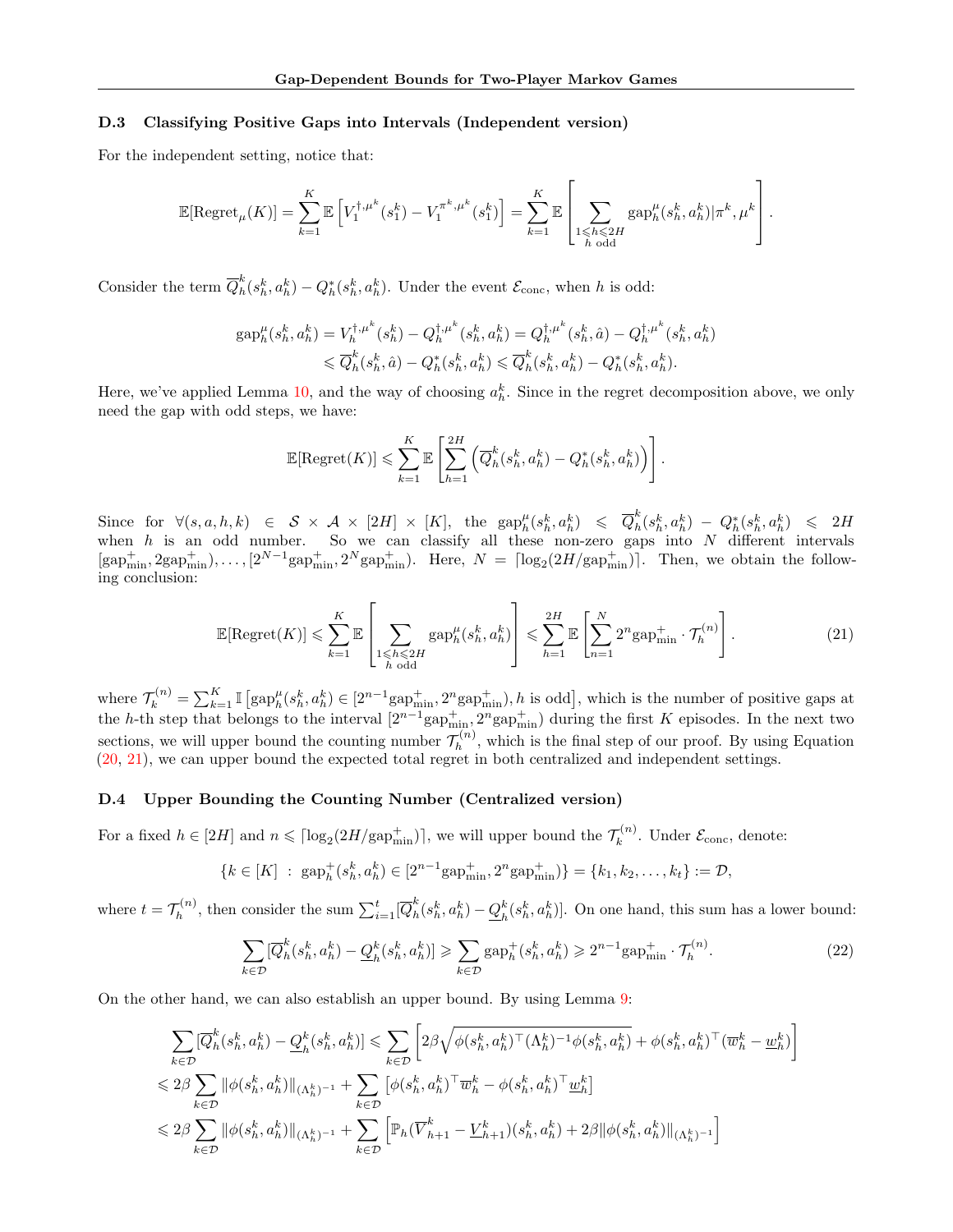$$
= 4\beta \sum_{k \in \mathcal{D}} \|\phi(s_h^k, a_h^k)\|_{(\Lambda_h^k)^{-1}} + \sum_{k \in \mathcal{D}} [\overline{V}_{h+1}^k(s_{h+1}^k) - \underline{V}_{h+1}^k(s_{h+1}^k)] + \sum_{k \in \mathcal{D}} \varepsilon_h^k
$$
  

$$
= 4\beta \sum_{k \in \mathcal{D}} \|\phi(s_h^k, a_h^k)\|_{(\Lambda_h^k)^{-1}} + \sum_{k \in \mathcal{D}} [\overline{Q}_{h+1}^k(s_{h+1}^k, a_{h+1}^k) - \underline{Q}_{h+1}^k(s_{h+1}^k, a_{h+1}^k)] + \sum_{k \in \mathcal{D}} \varepsilon_h^k.
$$
 (23)

Taking summation over  $h' = h, h + 1, \ldots, 2H$ , we have:

<span id="page-20-0"></span>
$$
\sum_{k \in \mathcal{D}} [\overline{Q}_{h}^{k}(s_{h}^{k}, a_{h}^{k}) - \underline{Q}_{h}^{k}(s_{h}^{k}, a_{h}^{k})] \leq 4\beta \sum_{h'=h}^{2H} \sum_{k \in \mathcal{D}} \|\phi(s_{h'}^{k}, a_{h'}^{k})\|_{(\Lambda_{h'}^{k})^{-1}} + \sum_{h'=h}^{2H} \sum_{k \in \mathcal{D}} \varepsilon_{h'}^{k}.
$$
 (24)

Here,  $\varepsilon_h^k = \mathbb{P}_h(\overline{V}_{h+1}^k - \underline{V}_{h+1}^k)(s_h^k, a_h^k) - (\overline{V}_{h+1}^k - \underline{V}_{h+1}^k)(s_{h+1}^k)$ , which forms a martingale difference sequence. For each  $k \in [K]$ , with probability at least  $1 - p$ , it holds that:

$$
\sum_{i=1}^k \sum_{h'=h}^{2H} \varepsilon_{h'}^i \leqslant \sqrt{8kH^2 \log(2/p)}.
$$

After taking a union bound for all  $k \in [K]$ , we know that, with probability at least  $1 - Kp$ , it holds that:

<span id="page-20-1"></span>
$$
\sum_{k \in \mathcal{D}} \sum_{h'=h}^{2H} \varepsilon_h^i \leqslant \sqrt{8\mathcal{T}_{h'}^{(n)} H^2 \log(2/p)}.
$$
\n
$$
(25)
$$

According to Lemma [11](#page-18-2) and Cauchy Inequality, we have:

<span id="page-20-2"></span>
$$
\sum_{k \in \mathcal{D}} \|\phi(s_h^k, a_h^k)\|_{(\Lambda_h^k)^{-1}} \leq \sqrt{\mathcal{T}_h^{(n)}} \cdot \sqrt{\sum_{k \in \mathcal{D}} \|\phi(s_h^k, a_h^k)\|_{(\Lambda_h^k)^{-1}}^2} = \sqrt{\mathcal{T}_h^{(n)}} \cdot \sqrt{\sum_{k \in \mathcal{D}} (\phi_h^k)^\top (\Lambda_h^k)^{-1} \phi_h^k}
$$
\n
$$
\leq \sqrt{2d\mathcal{T}_h^{(n)}} \cdot \log(1 + \mathcal{T}_h^{(n)}).
$$
\n(26)

Combine the martingale concentration with  $\mathcal{E}_{\text{conc}}$ , by using Equation [\(24,](#page-20-0) [25,](#page-20-1) [26\)](#page-20-2), we have: with probability at least  $1 - (K + 1)p$ ,

<span id="page-20-3"></span>
$$
\sum_{k \in \mathcal{D}} [\overline{Q}_h^k(s_h^k, a_h^k) - \underline{Q}_h^k(s_h^k, a_h^k)] \le 4\beta \sqrt{2d\mathcal{T}_h^{(n)} \cdot \log(1 + \mathcal{T}_h^{(n)})} + \sqrt{8\mathcal{T}_{h'}^{(n)}H^2\log(2/p)}.
$$
 (27)

Finally, by Equation [\(22\)](#page-19-1) and Equation [\(27\)](#page-20-3), we know that with probability at least  $1 - (K + 1)p$ :

$$
2^{n-1} \text{gap}_{\text{min}}^+ \cdot \mathcal{T}_h^{(n)} \leq 2H \cdot 4\beta \sqrt{2d\mathcal{T}_h^{(n)} \cdot \log(1 + \mathcal{T}_h^{(n)})} + \sqrt{8\mathcal{T}_{h'}^{(n)}H^2\log(2/p)}
$$
  
=  $8c_\beta dH^2 \sqrt{\log(4dKH/p)} \cdot \sqrt{2d\mathcal{T}_h^{(n)} \cdot \log(1 + \mathcal{T}_h^{(n)})} + \sqrt{8\mathcal{T}_{h'}^{(n)}H^2\log(2/p)}.$ 

Therefore, we conclude that there exists an absolute constant  $C$  such that:

<span id="page-20-4"></span>
$$
\mathcal{T}_h^{(n)} \leqslant \frac{Cd^3H^4\log(4dKH/p)}{4^n(\text{gap}_{\text{min}}^+)^2} \cdot \log\left(\frac{Cd^3H^4\log(4dKH/p)}{4^n(\text{gap}_{\text{min}}^+)^2}\right). \tag{28}
$$

## D.5 Upper Bounding the Counting Number (Independent version)

For a fixed odd number  $h \in [2H]$  and  $n \leq \lceil \log_2(2H/\text{gap}_{\text{min}}^+) \rceil$ , we will upper bound the  $\mathcal{T}_k^{(n)}$  $\mathcal{E}_k^{(n)}$ . Under  $\mathcal{E}_{\text{conc}}$ , again we denote:

$$
\{k \in [K] : \operatorname{gap}_h^+(s_h^k, a_h^k) \in [2^{n-1}\operatorname{gap}_{\min}^+, 2^n \operatorname{gap}_{\min}^+) \} = \{k_1, k_2, \dots, k_t\} := \mathcal{D},
$$

where  $t = \mathcal{T}_h^{(n)}$  $b_h^{(n)}$ , then consider the sum  $\sum_{i=1}^t [\overline{Q}_h^k]$  $\frac{k}{h}(s_h^k,a_h^k)-\underline{Q}_h^k$  $\binom{k}{h}(s_h^k, a_h^k)$ . On one hand, this sum has a lower bound:

$$
\sum_{k \in \mathcal{D}} [\overline{Q}_h^k(s_h^k, a_h^k) - Q_h^*(s_h^k, a_h^k)] \ge \sum_{k \in \mathcal{D}} \text{gap}_h^+(s_h^k, a_h^k) \ge 2^{n-1} \text{gap}_{\text{min}}^+ \cdot \mathcal{T}_h^{(n)}.
$$
 (29)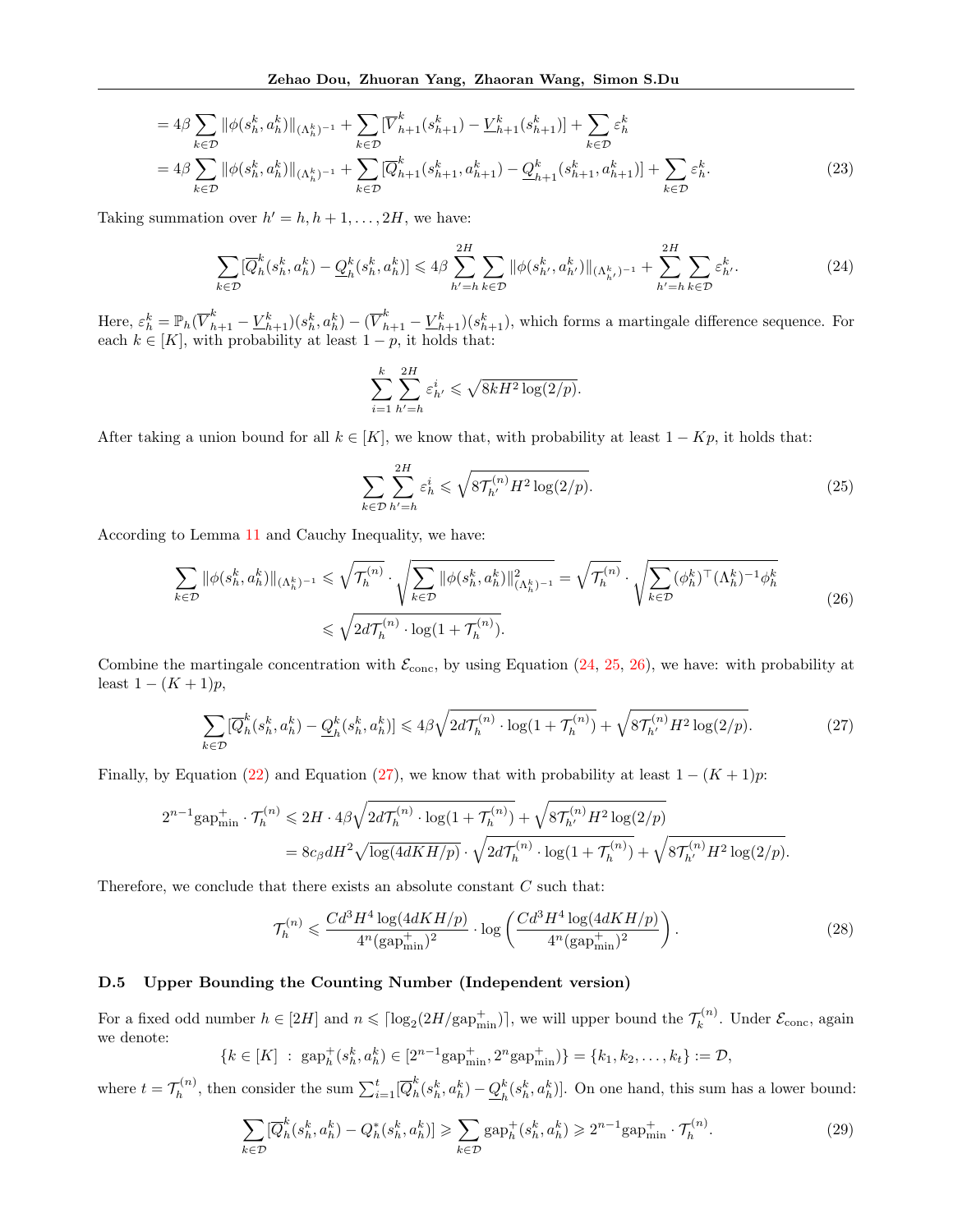On the other hand, we can also establish an upper bound. By using Lemma [9:](#page-17-1)

$$
\sum_{k \in \mathcal{D}} [\overline{Q}_{h}^{k}(s_{h}^{k}, a_{h}^{k}) - Q_{h}^{*}(s_{h}^{k}, a_{h}^{k})] \leq \sum_{k \in \mathcal{D}} \left[ \beta \sqrt{\phi(s_{h}^{k}, a_{h}^{k})^{\top} (\Lambda_{h}^{k})^{-1} \phi(s_{h}^{k}, a_{h}^{k})} + \langle \phi(s_{h}^{k}, a_{h}^{k}), w_{h}^{k} \rangle - Q_{h}^{*}(s_{h}^{k}, a_{h}^{k}) \right]
$$
  
\n
$$
\leq 2\beta \sum_{k \in \mathcal{D}} ||\phi(s_{h}^{k}, a_{h}^{k})||_{(\Lambda_{h}^{k})^{-1}} + \sum_{k \in \mathcal{D}} \mathbb{P}_{h} (\overline{V}_{h+1}^{k} - V_{h+1}^{*})(s_{h}^{k}, a_{h}^{k})
$$
  
\n
$$
= 2\beta \sum_{k \in \mathcal{D}} ||\phi(s_{h}^{k}, a_{h}^{k})||_{(\Lambda_{h}^{k})^{-1}} + \sum_{k \in \mathcal{D}} [\overline{V}_{h+1}^{k}(s_{h+1}^{k}) - V_{h+1}^{*}(s_{h+1}^{k})] + \sum_{k \in \mathcal{D}} \varepsilon_{h}^{k}
$$
  
\n
$$
\leq 2\beta \sum_{k \in \mathcal{D}} ||\phi(s_{h}^{k}, a_{h}^{k})||_{(\Lambda_{h}^{k})^{-1}} + \sum_{k \in \mathcal{D}} [\overline{Q}_{h+1}^{k}(s_{h+1}^{k}, a_{h+1}^{k}) - Q_{h+1}^{*}(s_{h+1}^{k}, a_{h+1}^{k})] + \sum_{k \in \mathcal{D}} \varepsilon_{h}^{k}.
$$
 (30)

The final step holds since

$$
V_{h+1}^*(s_{h+1}^k) = \max_a Q_{h+1}^*(s_{h+1}^k, a) \geqslant Q_{h+1}^*(s_{h+1}^k, a_{h+1}^k).
$$

After taking summation over  $h' = h, h + 1, \ldots, 2H$ , we have:

<span id="page-21-0"></span>
$$
\sum_{k \in \mathcal{D}} [\overline{Q}_{h}^{k}(s_{h}^{k}, a_{h}^{k}) - Q_{h}^{*}(s_{h}^{k}, a_{h}^{k})] \leq 2\beta \sum_{h'=h}^{2H} \sum_{k \in \mathcal{D}} \|\phi(s_{h'}^{k}, a_{h'}^{k})\|_{(\Lambda_{h'}^{k})^{-1}} + \sum_{h'=h}^{2H} \sum_{k \in \mathcal{D}} \varepsilon_{h'}^{k}.
$$
 (31)

Here,  $\varepsilon_h^k = \mathbb{P}_h(\overline{V}_{h+1}^k - V_{h+1}^*)(s_h^k, a_h^k) - (\overline{V}_{h+1}^k - V_{h+1}^*)(s_{h+1}^k)$ , which forms a martingale difference sequence. For each  $k \in [K]$ , with probability at least  $1 - p$ , it holds that:

$$
\sum_{i=1}^k \sum_{h'=h}^{2H} \varepsilon_{h'}^i \leqslant \sqrt{8kH^2\log(2/p)}.
$$

The following is exact the same as the centralized version. We take a union bound for all  $k \in [K]$ , we know that, with probability at least  $1 - Kp$ , it holds that:

<span id="page-21-1"></span>
$$
\sum_{k\in\mathcal{D}}\sum_{h'=h}^{2H}\varepsilon_h^i \leqslant \sqrt{8\mathcal{T}_{h'}^{(n)}H^2\log(2/p)}.
$$
\n
$$
(32)
$$

Combine the martingale concentration with  $\mathcal{E}_{\text{conc}}$ , by using Equations [\(31\)](#page-21-0), [\(32\)](#page-21-1), [\(26\)](#page-20-2), with probability at least  $1 - (K + 1)p$ , we have

<span id="page-21-2"></span>
$$
\sum_{k \in \mathcal{D}} [\overline{Q}_h^k(s_h^k, a_h^k) - Q_h^*(s_h^k, a_h^k)] \leq 2\beta \sqrt{2d\mathcal{T}_h^{(n)} \cdot \log(1 + \mathcal{T}_h^{(n)})} + \sqrt{8\mathcal{T}_{h'}^{(n)}H^2\log(2/p)}.
$$
 (33)

Finally, by Equation [\(33\)](#page-21-2), we know that with probability at least  $1 - (K + 1)p$ :

$$
2^{n-1} \text{gap}_{\min}^+ \cdot \mathcal{T}_h^{(n)} \leq 2H \cdot 2\beta \sqrt{2d\mathcal{T}_h^{(n)} \cdot \log(1 + \mathcal{T}_h^{(n)})} + \sqrt{8\mathcal{T}_{h'}^{(n)}H^2\log(2/p)}
$$
  
=  $4c_\beta dH^2 \sqrt{\log(4dKH/p)} \cdot \sqrt{2d\mathcal{T}_h^{(n)} \cdot \log(1 + \mathcal{T}_h^{(n)})} + \sqrt{8\mathcal{T}_{h'}^{(n)}H^2\log(2/p)}.$ 

Therefore, we conclude that there exists an absolute constant  $C$  such that:

<span id="page-21-3"></span>
$$
\mathcal{T}_h^{(n)} \leqslant \frac{Cd^3H^4\log(4dKH/p)}{4^n(\text{gap}_{\text{min}}^+)^2} \cdot \log\left(\frac{Cd^3H^4\log(4dKH/p)}{4^n(\text{gap}_{\text{min}}^+)^2}\right). \tag{34}
$$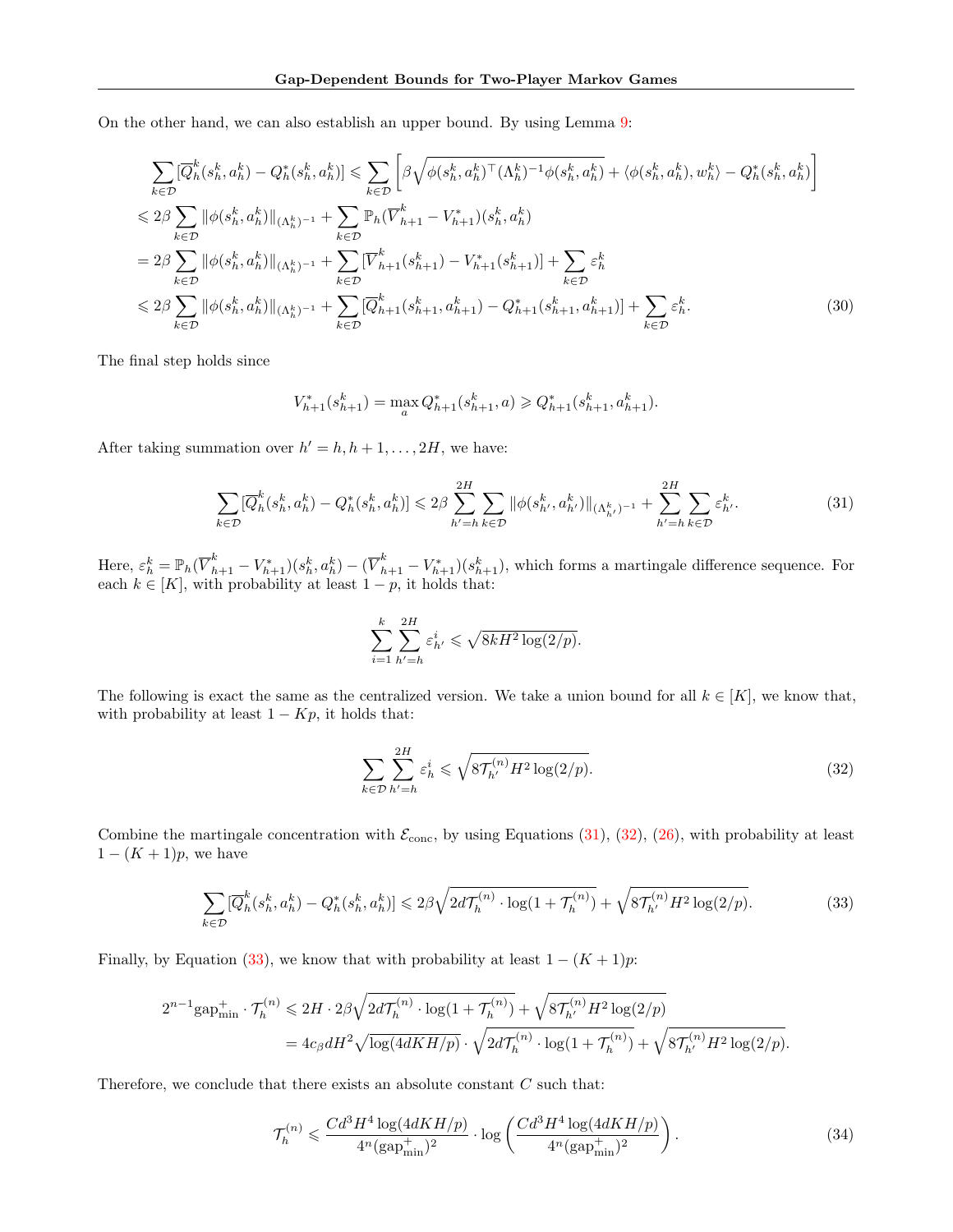#### D.6 Final Step of the Proof

Here, we come to final step of our proof. For the centralized setting, we combine Equation [\(20\)](#page-18-1) with the upper bound of counting numbers (Equation  $(28)$ ), we have:

$$
\mathbb{E}[\text{Regret}(K)] \leq \sum_{h=1}^{2H} \mathbb{E} \left[ \sum_{n=1}^{N} 2^n \text{gap}_{\text{min}}^+ \cdot \mathcal{T}_h^{(n)} \right]
$$
  

$$
\leq (K+1)p \cdot 4H^2K + \sum_{n=1}^{N} 2^n \text{gap}_{\text{min}}^+ \cdot \frac{Cd^3H^5 \log(4dKH/p)}{4^n(\text{gap}_{\text{min}}^+)^2} \cdot \log \left( \frac{Cd^3H^4 \log(4dKH/p)}{4^n(\text{gap}_{\text{min}}^+)^2} \right)
$$
  

$$
\leq 4H^2K(K+1)p + \frac{Cd^3H^5 \log(4dKH/p)}{\text{gap}_{\text{min}}^+} \cdot \log \left( \frac{Cd^3H^4 \log(4dKH/p)}{(\text{gap}_{\text{min}}^+)^2} \right).
$$

Let  $p = \frac{1}{4H^2K(K+1)}$ , we can rewrite the inequality above as:

$$
\mathbb{E}[\text{Regret}(K)] \leq 1 + \frac{Cd^3H^5\log(16dK^2(K+1)H^3)}{\text{gap}_{\text{min}}^+}\iota,
$$

where  $\iota = \log \left( \frac{Cd^3H^4 \log(4dKH/p)}{(gap_{\min}^+)^2} \right)$  is a logarithmic term. Till now, our main theorem for centralized setting is proved. The independent version is very similar. After combining Equation [\(21\)](#page-19-0) with the counting number upper bound (Equation [\(34\)](#page-21-3)), we can get exactly the same result: for any sequence of policies  $\mu := {\mu^k}_{k \in [K]}$ , we have:

$$
\mathbb{E}[\text{Regret}_{\mu}(K)] \leqslant 1+ \frac{Cd^3H^5\log(16dK^2(K+1)H^3)}{\text{gap}_{\text{min}}^+}\iota,
$$

where  $\iota = \log \left( \frac{Cd^3 H^4 \log(4dKH/p)}{(gap_{\min}^+)^2} \right)$  is a logarithmic term.